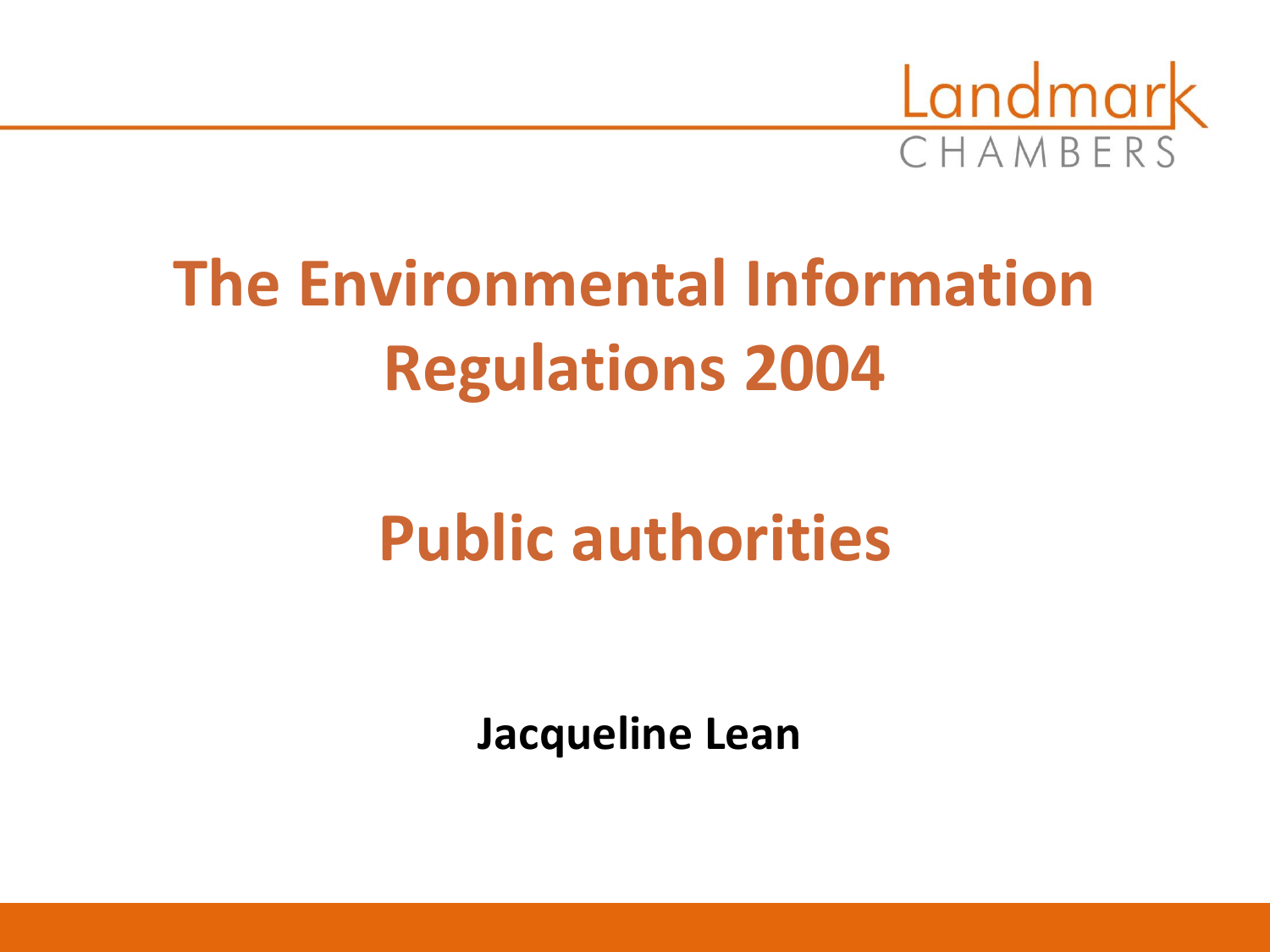#### **Article 2(2) of Directive 2003/4/EC**

'Public authority' shall mean:

- (a) government or other public administration, including public advisory bodies, at national, regional or local level;
- (b) any natural or legal person performing public administrative functions under national law, including specific duties, activities or services in relation to the environment; and
- (c) any natural or legal person having public responsibilities or functions, or providing public services relating to the environment under the control of a body or person falling within (a) or (b).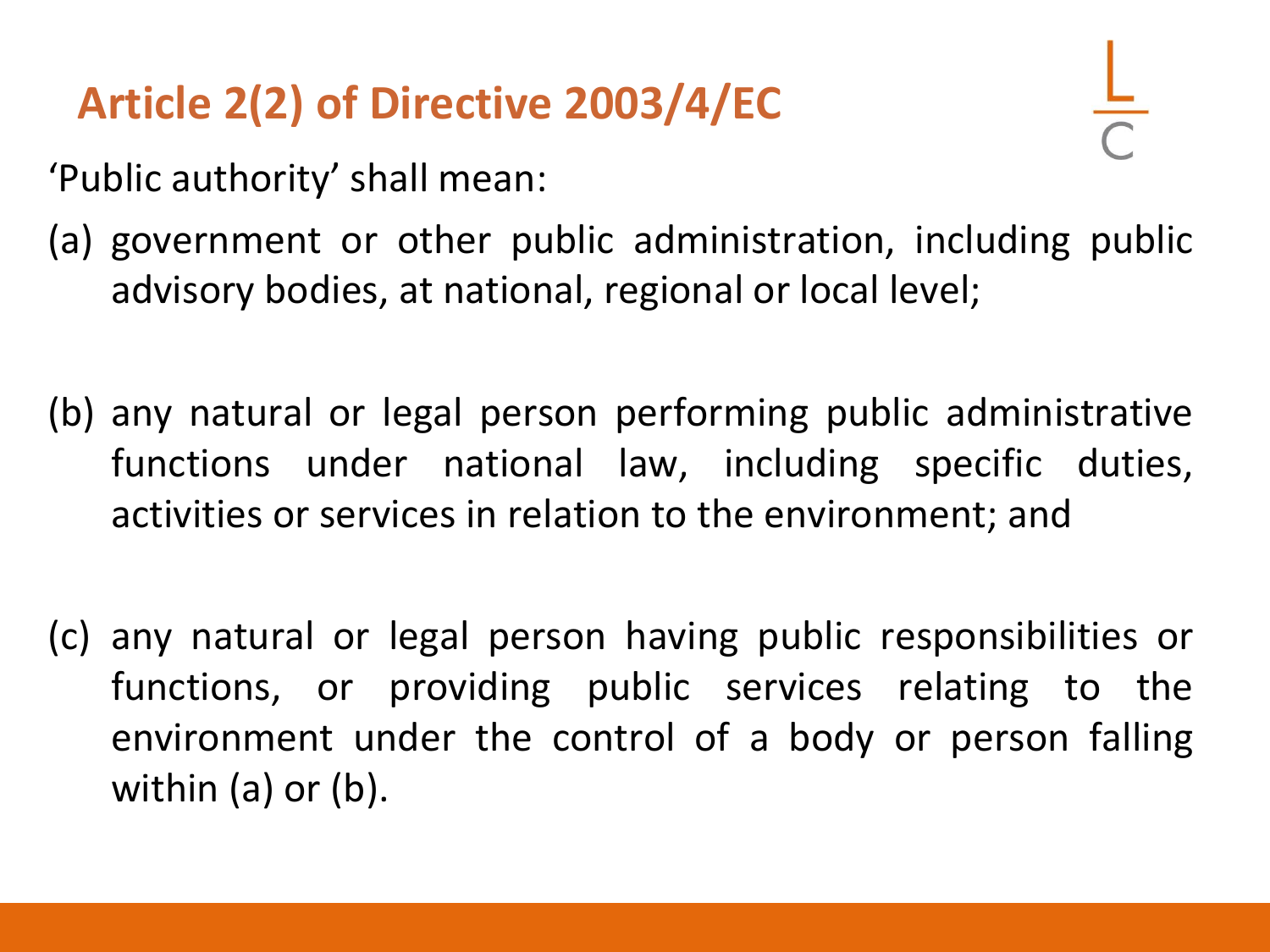#### **Reg 2(2) of the EIR 2004**

Subject to paragraph (3), "public authority" means—

(a)government departments;

(b)any other public authority as defined in section 3(1) of the Act, disregarding for this purpose the exceptions in paragraph 6 of Schedule 1 to the Act, but excluding—

> (i)any body or office-holder listed in Schedule 1 to the Act only in relation to information of a specified description; or

(ii)any person designated by Order under section 5 of the Act;

(c)any other body or other person, that carries out functions of public administration; or (d)any other body or other person, that is under the control of a person falling within sub-paragraphs (a), (b) or (c) and  $-$ 

(i)has public responsibilities relating to the environment;

(ii)exercises functions of a public nature relating to the environment; or

(iii)provides public services relating to the environment.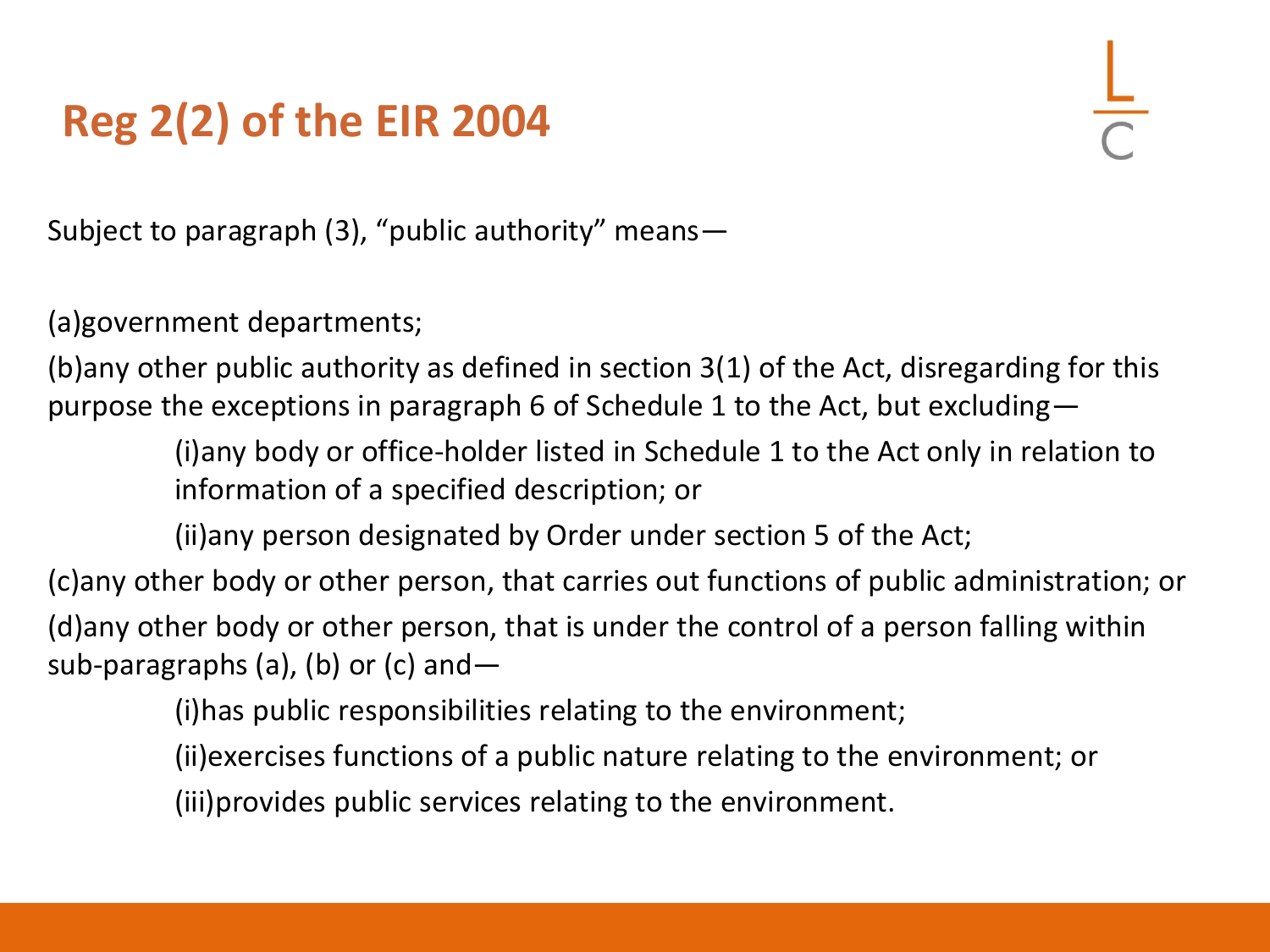#### **Article 2(2)(a) (reg 2(2)(a)**

"government or other public administration, including public advisory bodies, at national, regional or local level;

Includes:

- Central government departments
- Executive agencies (eg DVLA)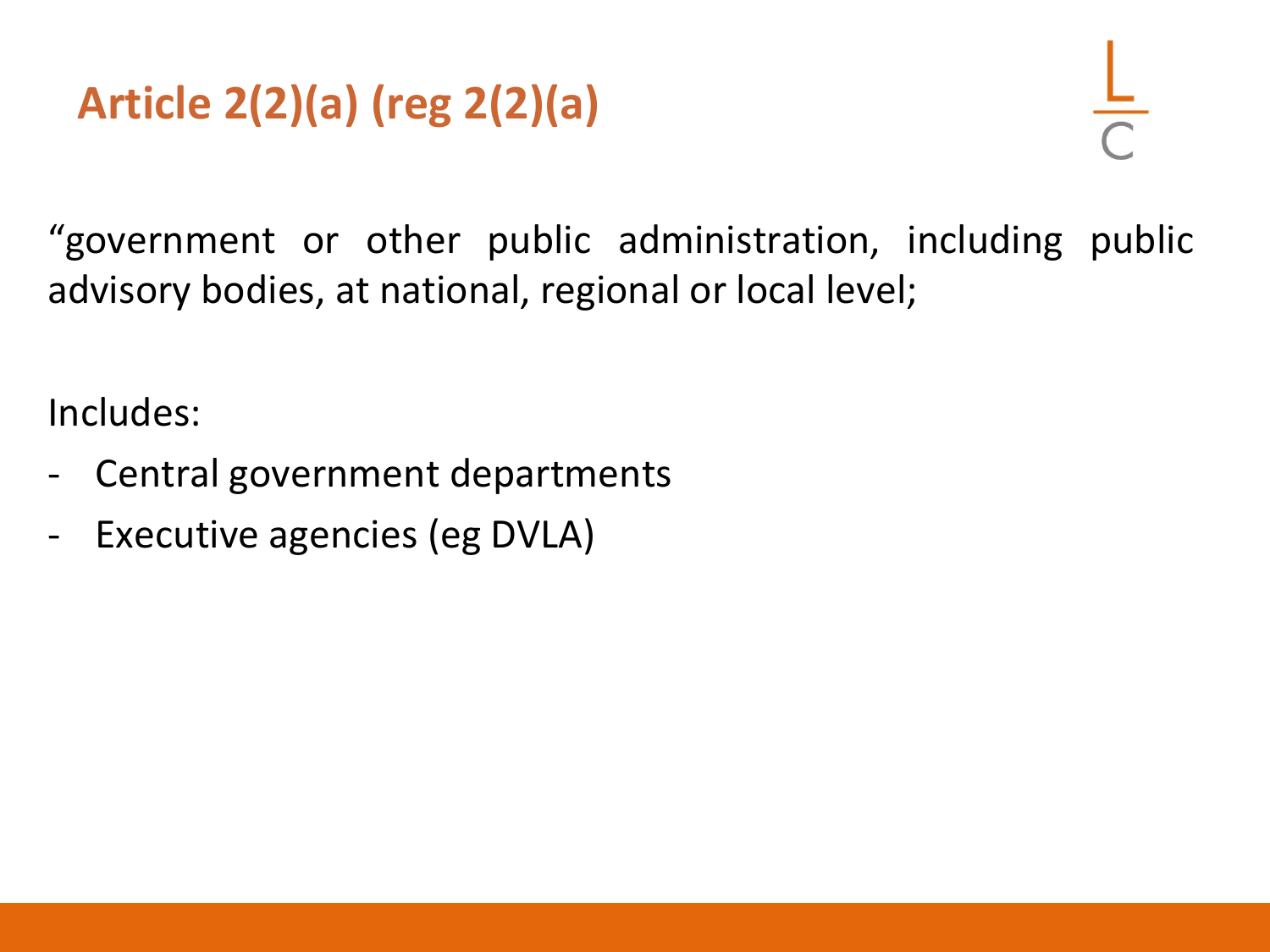### **Reg 2(2)(b) EIR**

#### Includes:

- Bodies listed in Schedule 1 of FOIA, eg:
	- A local authority
	- Internal drainage board
	- British Transport Police
- Special forces
- Publicly owned companies
	- Wholly owned by the crown, including any government department.
	- Wholly owned by the wider public sector (defined as any body listed in FOIA Schedule 1) except government departments and authorities listed only in relation to particular information.
	- Wholly owned by the crown and the wider public sector.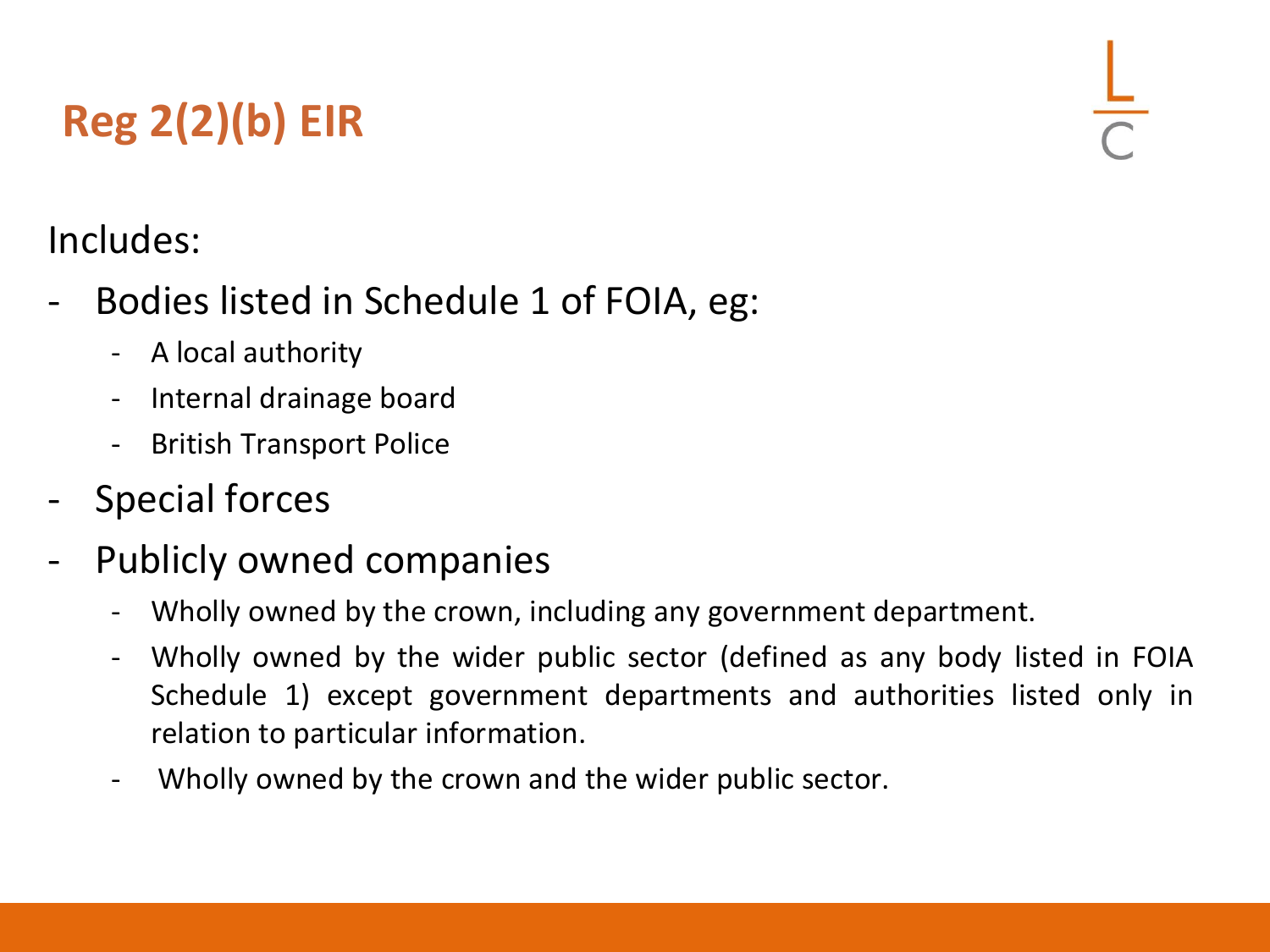#### **Article 2(2)(b) Fish Legal: the decision of the** *CJEU*

Article 2(2)(b)

"…administrative authorities defined in functional terms, namely entities, be they legal persons governed by public law or by private law, which are entrusted under the legal regime which is applicable to them, with the performance of services of public interest, inter alia in the environmental field, and which are, for this purpose, vested with special powers beyond those which result from the normal rules applicable in relations between persons governed by private law."

The "special powers" test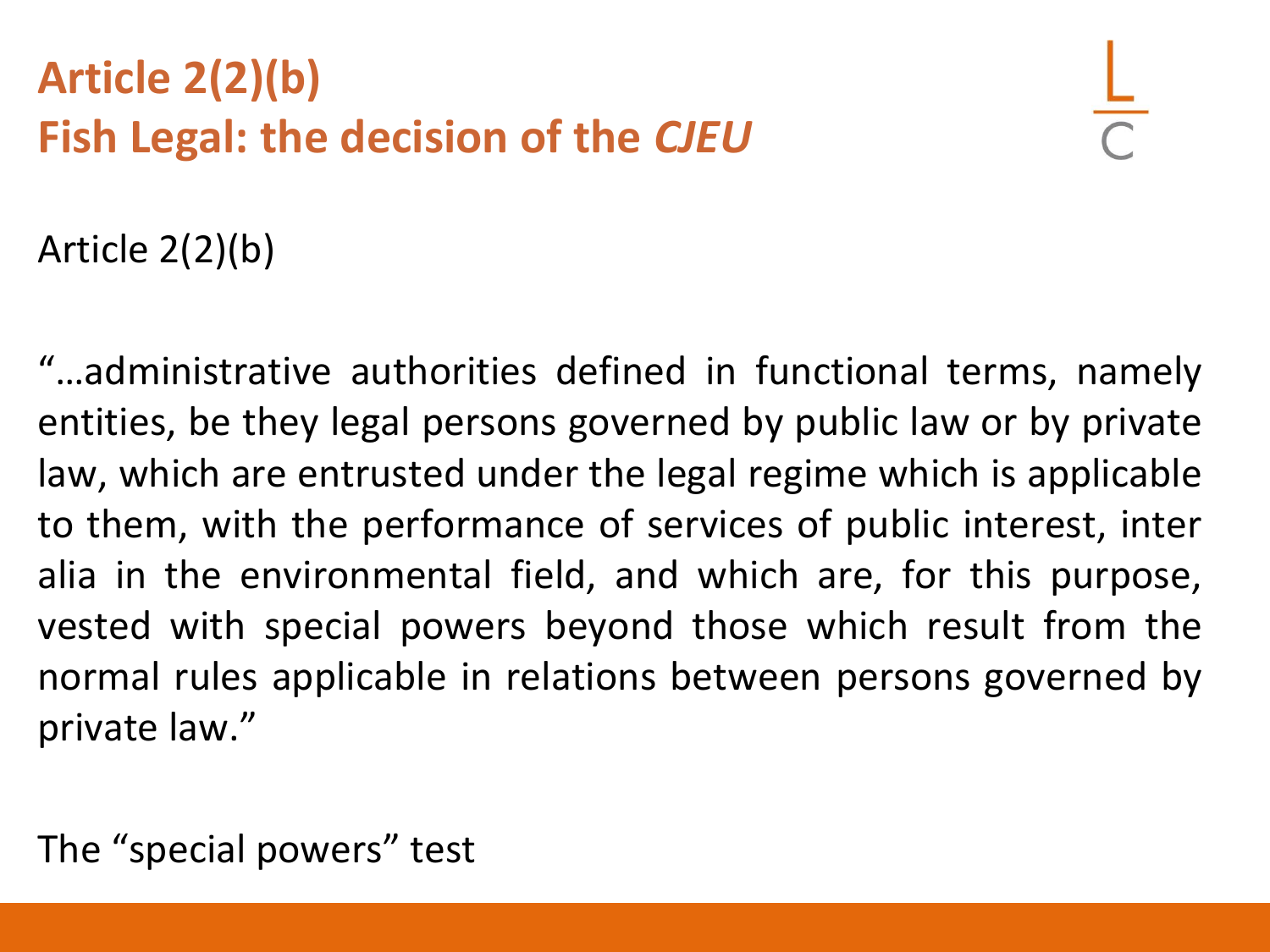#### **Art 2(2)(C)** *Fish Legal:* **the decision of the CJEU**

Article 2(2)(c)

"… any entity which does not determine in a genuinely autonomous manner the way in which it performs the functions in the environmental field which are vested in it, since a public authority covered by article 2(2)(a) or (b) of the Directive is in a position to exert decisive influence on the entity's action in that field"

"…the mere fact that the entity in question is, […] a commercial company subject to a specific system of regulation for the sector in question cannot exclude control within the meaning of article 2(2)(c) in so far as the [above] conditions [...] are met…"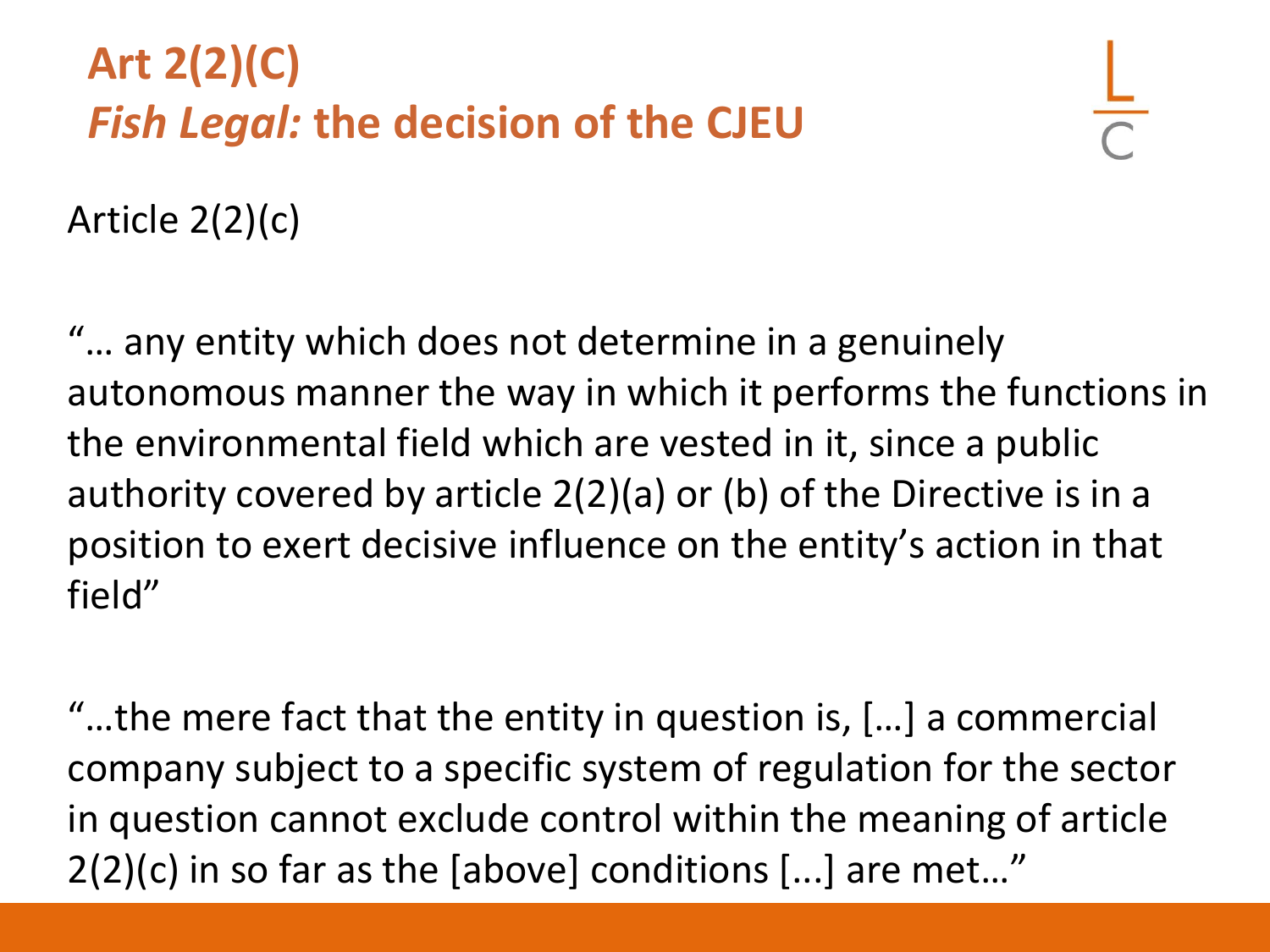#### *Fish Legal: "Special Powers"* **(2)**

Upper Tribunal:

- Declined to provide "general guidance" to the IC
- Declined to categorise the various powers enjoyed by the companies (and which were identified as potential "special powers" by the appellants) as those which were "special powers" and those which were not
- Found it did not need to decide whether 1 special power was sufficient to render a body a public authority under the EIR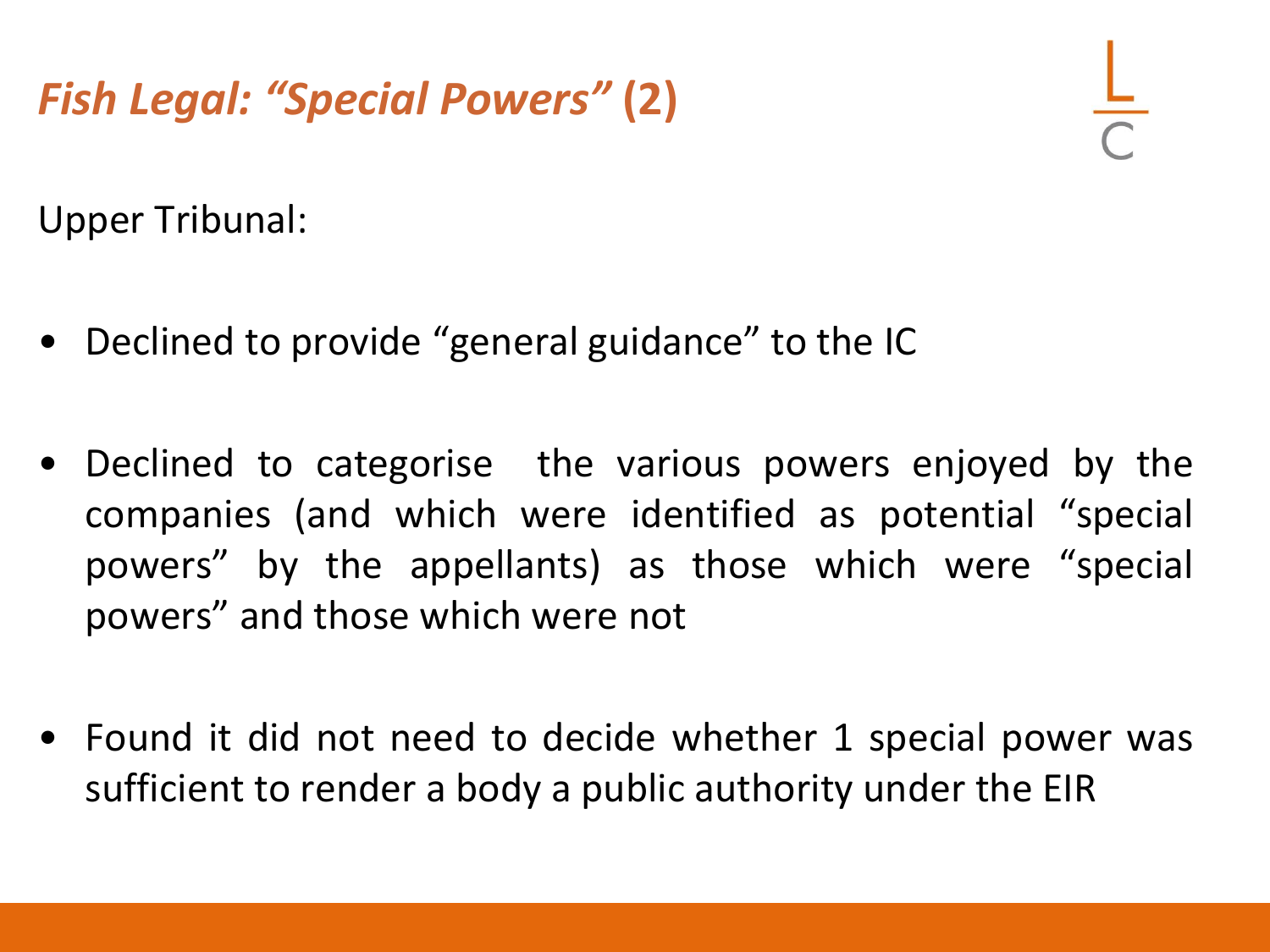#### *Fish Legal: "Special Powers"* **(3)**



Which powers were found to be "special"?

- Power of compulsory purchase (s.155 WIA 1991) even though it required confirmation by the Secretary of State
- Power to make byelaws with criminal sanction for non compliance (s.157 WIA 1991)
- Power to enter onto land for the purpose of survey or exercise of works powers (s.168 WIA 1991);
- Hosepipe bans (s.76 WIA 1991)
- Q: Power to lay pipes on land other than a street (s.159 WIA read with Schedule 6)?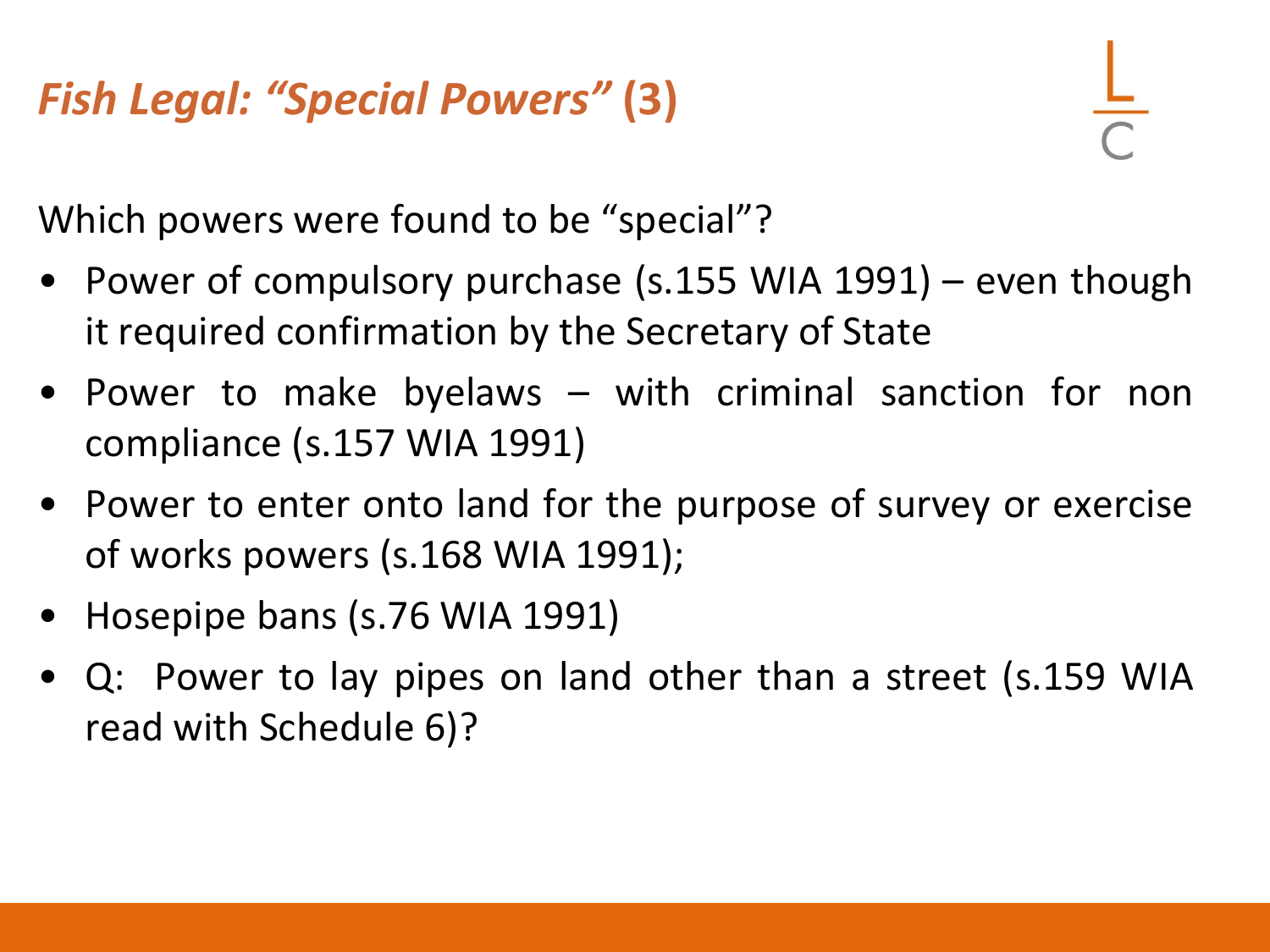# *Fish Legal: What makes a power a special power?*

- Does the statutory power confer an advantage which is not generally available (eg in the private law context)?
	- Para 107 (compulsory purchase "the leverage which the power confers in commercial negotiations". See also para 121)
	- Para 109 (byelaws "the characterisation of the powers to which the CJEU refers … is not limited to activities or outcomes but includes the means by which they may be secured")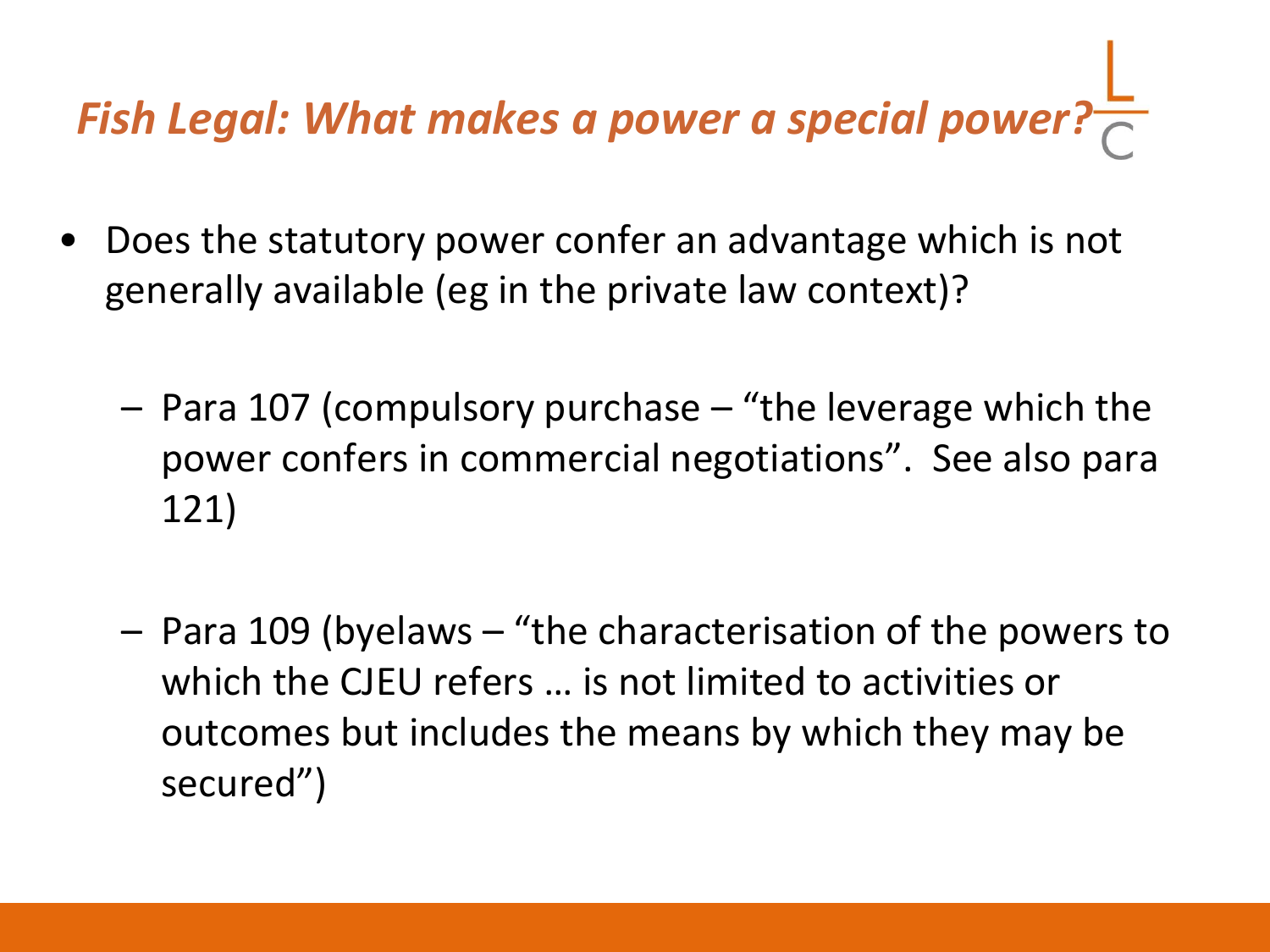# *Fish Legal: What makes a power a special power?*

- Para 122/123 ("private law rules operate on the basis of assumed consent or acquiescence… the element of compulsory allows the companies effectively to override the individuality that can be a feature of the exercise of private law powers."
- Para 125 (power of entry for survey/works "some of the powers given to the companies operate outside any existing relationship and without any practical limit.")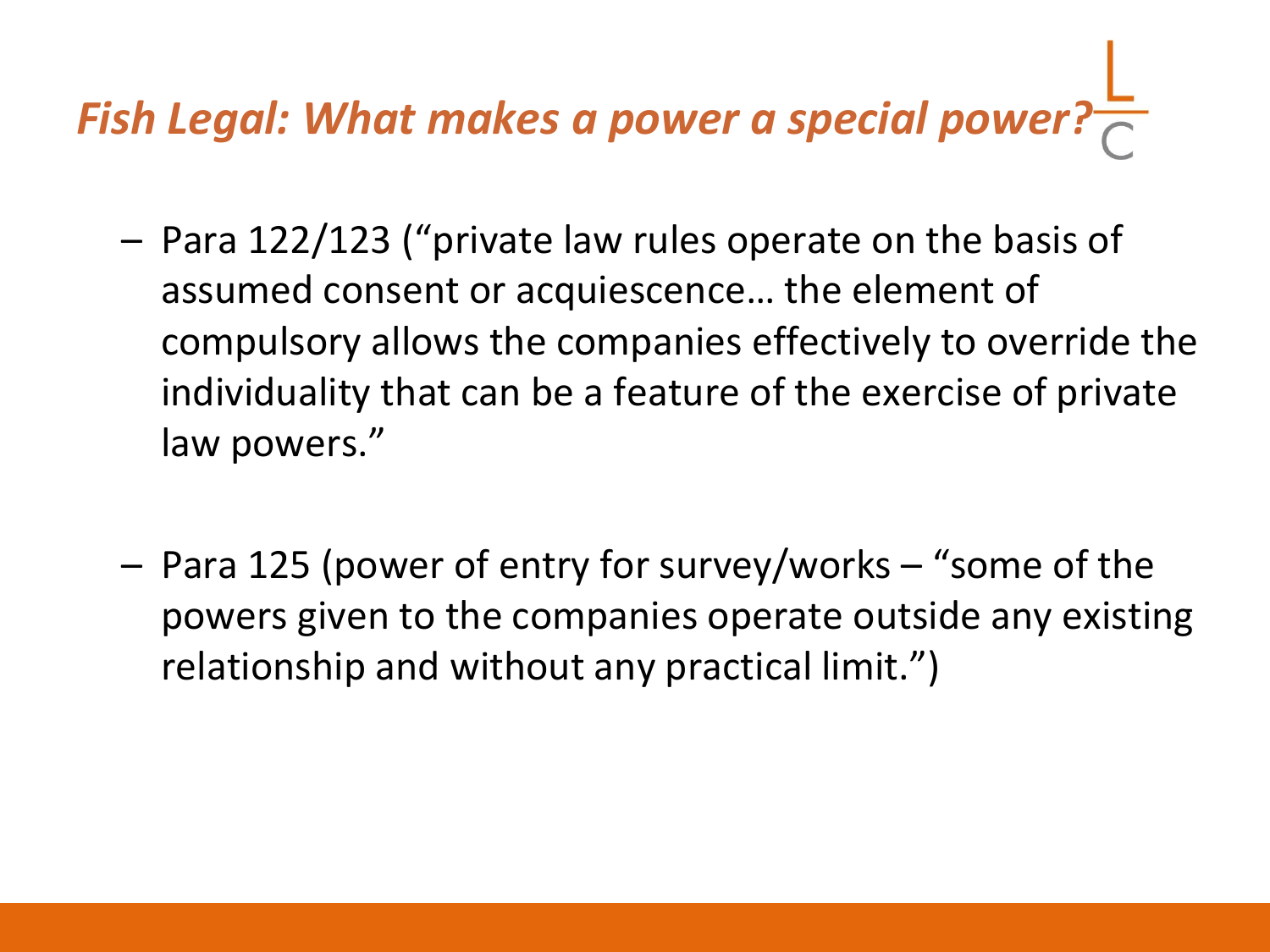#### **Where did that leave us?**

*"The extent to which the CJEU's judgment will result in bodies being classified as public authorities is unclear and undecided, but potentially wide. As Judge Jacobs noted in his reference, the reasoning in these cases is potentially relevant to other privatised, regulated industries that deliver a once publicly owned service: electricity, gas, rail and telecom. It will have to be applied to those and other bodies as and when cases arise."*

*(Fish Legal para 110)*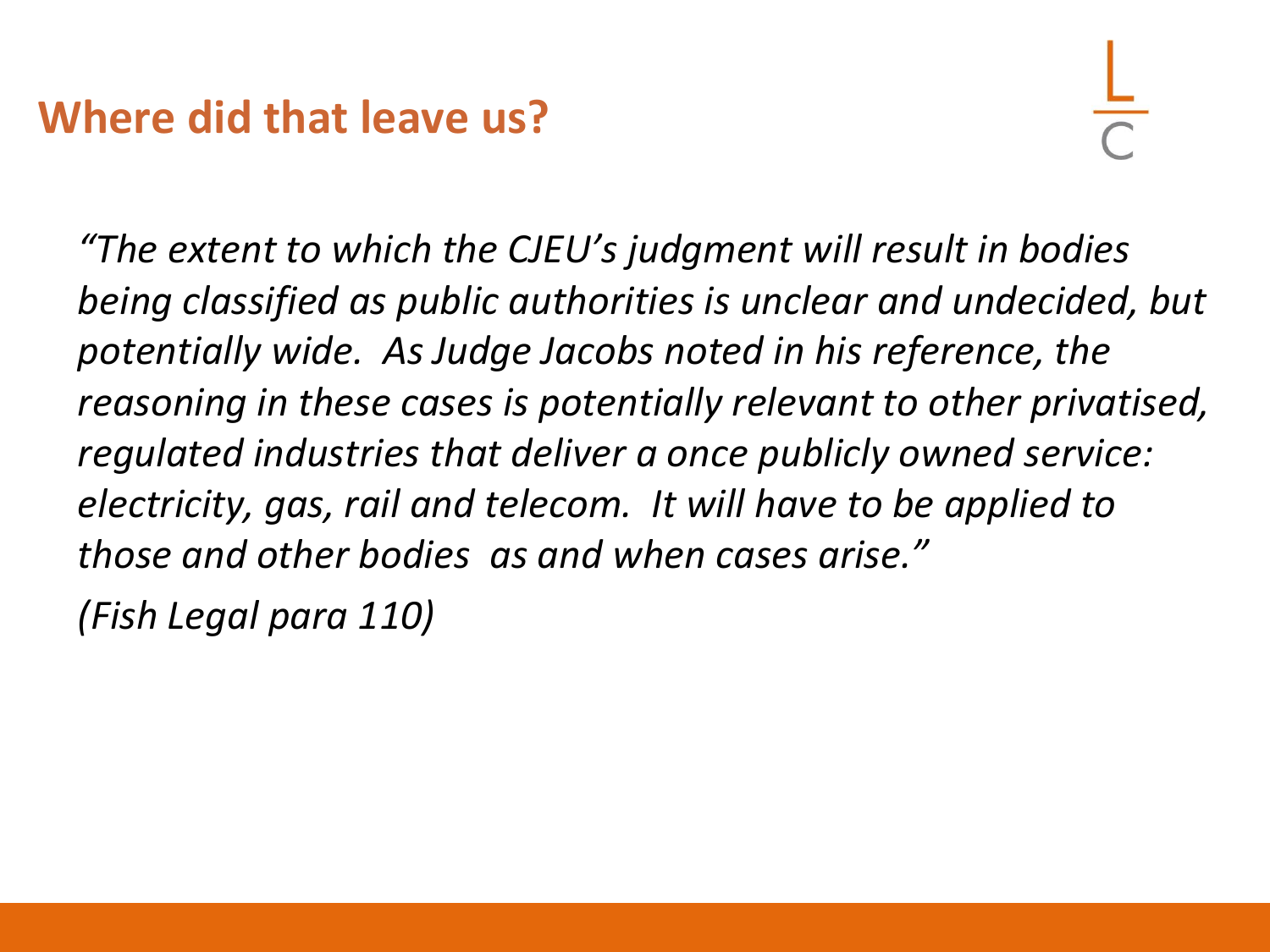#### *Cross v Information Commissioner*  **[2016] UKUT 0153 (AAC)**

- 
- Mrs Cross applied to the Information Officer of the Royal Household, seeking minutes of meetings of the "Social Responsibility Committee"
- Request denied not a public authority. Upheld by ICO.
- UT considered post *Fish Legal,* with judgment delivered after that in *AG of Prince of Wales v ICO.*
- Royal Household not a public authority under Article 2(2)(b) and not under the control of another public authority for the purposes of Article 2(2)(c).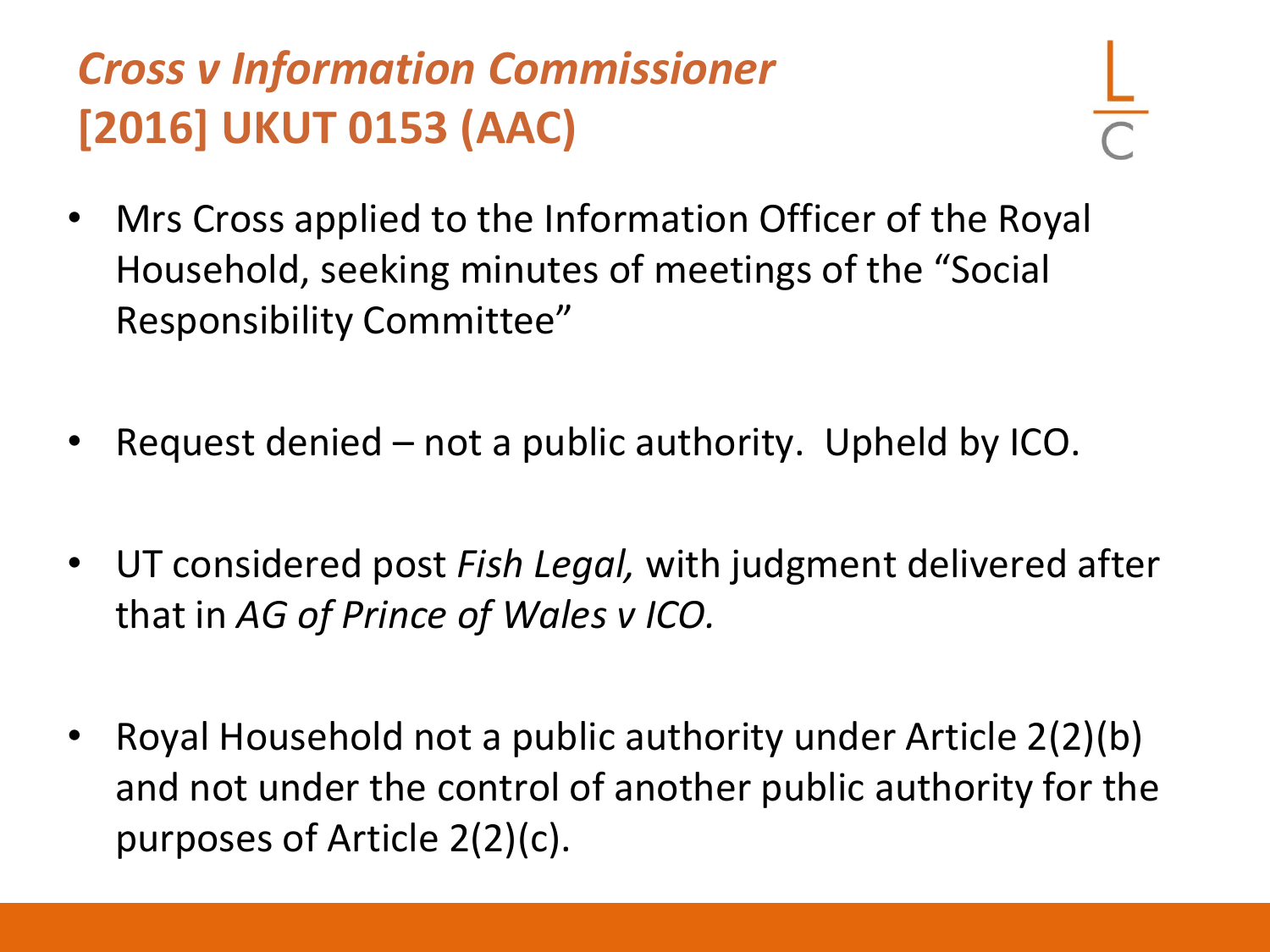#### *Cross v Information Commissioner*

- Some important preliminary points:
	- "The general approach of the Directive and the EIR is to give a right to request *environmental information* from a defined class of entities, namely *public authorities*";
	- "So although … the Directive, and so the EIR, is intended to have a wide reach they nonetheless were not intended to give a right to request *environmental information from anyone* simply because they hold it. This is the case even if it can be said that the environmental information relates to the exercise of powers or responsibilities concerning an iconic building […] or a large estate in respect of which it can be said there is a strong public interest in favour of the disclosure of environmental information"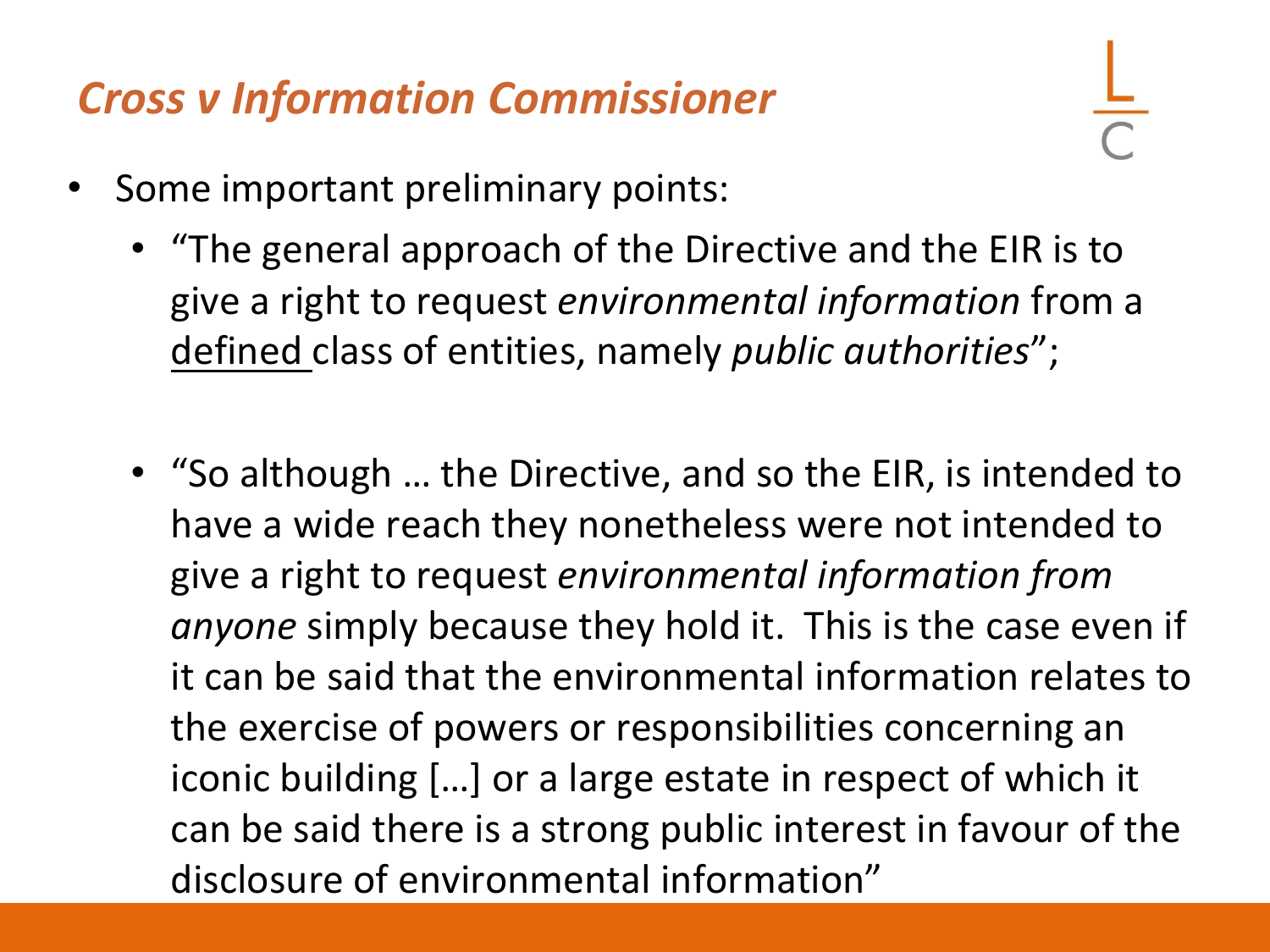#### *Cross v Information Commissioner*

Further guidance on the meaning of "public authority" for the purposes of Article 2(2)(b) of the Directive

- "…applying the description or test in para 52 of Fish Legal:
- (i) The special powers also have to be vested in the entity by the legal regime applicable to the entity; and
- (ii) It is the vesting of special powers that makes a service of public interest and administrative function that counts or qualifies in determining whether an entity is an administrative authority (and so a public authority under the functional definition)"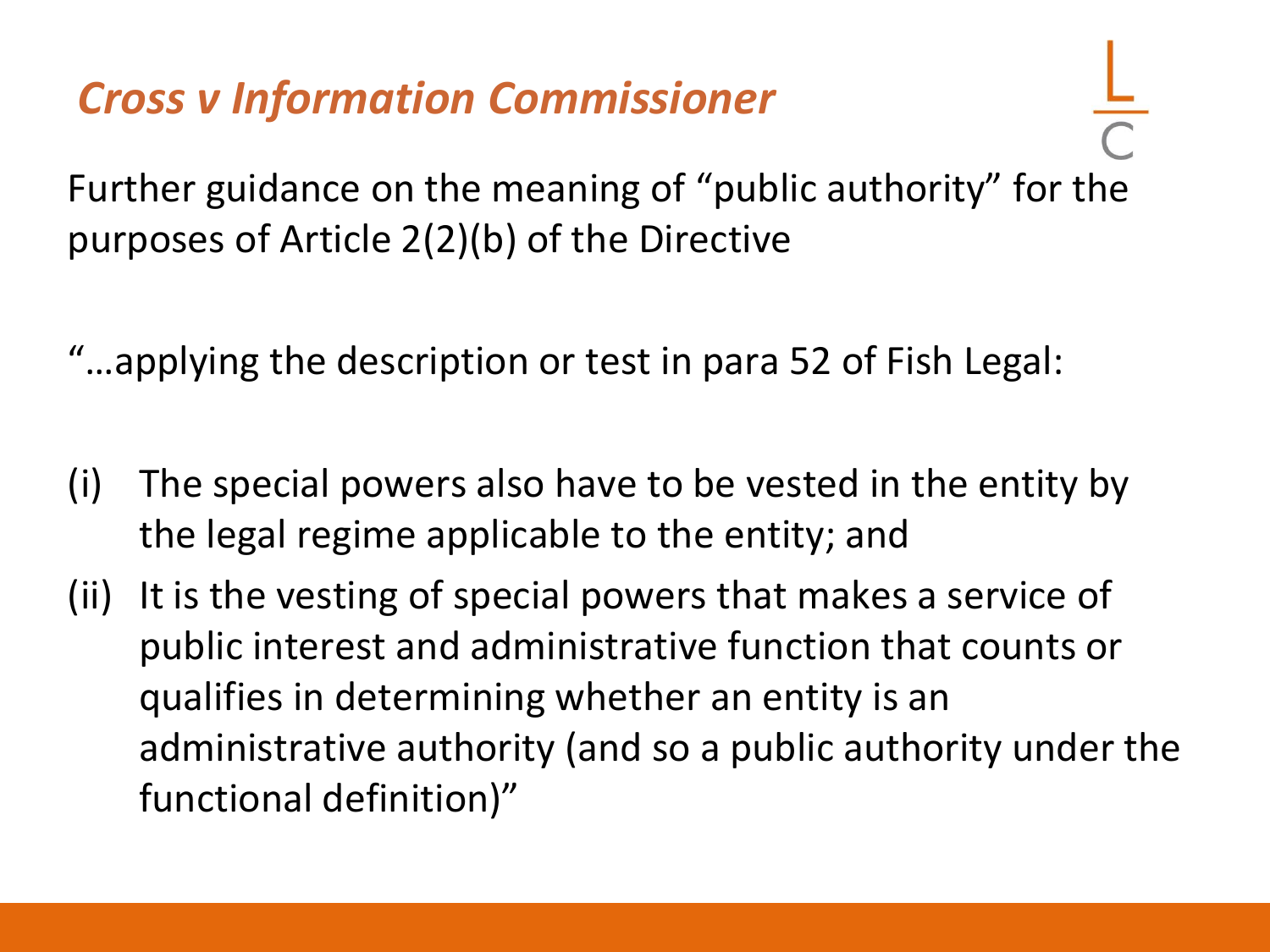#### *Cross v Information Commissioner: Issues*

*Fish Legal (*CJEU and Upper Tribunal);

- (i) Did not have to consider have to consider whether Regulation 2(2)(c) of the EIR was wider than the Directive because "the other body or person" in Reg 2(2)(c) does not have to be a legal person entrusted with environmental functions and/or whether they must have special powers directed to such environmental functions as are entrusted to them or which they have, and
- (ii) Proceeded on the basis that, in the case of the water companies, no point arose on the different structure of the EIR and the Directive, and so the CJEU guidance on Article 2(2)(b) applied to Regulation 2(2)(c)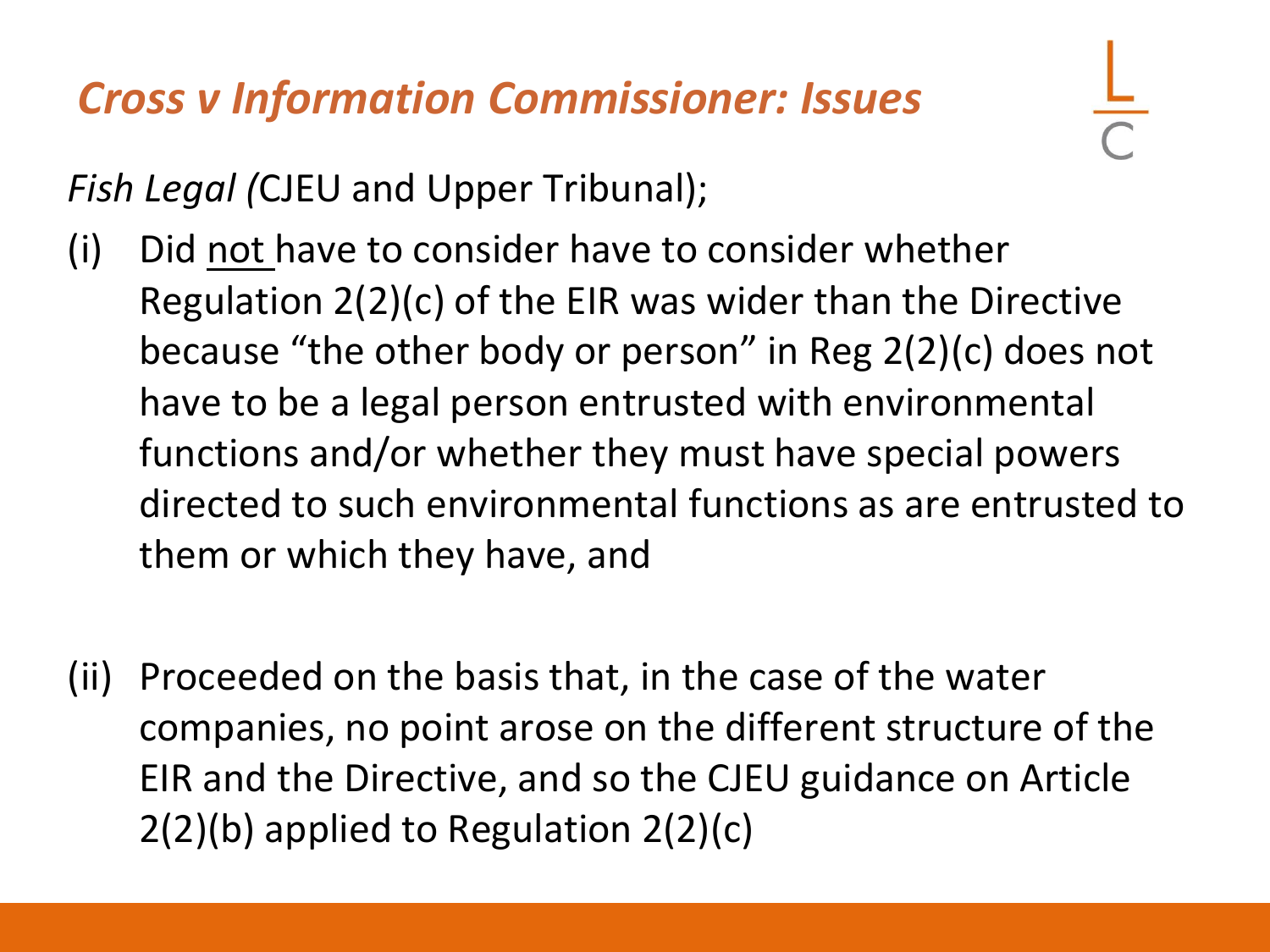#### **Article 2(2)(b)**

"any natural or legal person performing public administrative functions under national law, including specific duties, activities or services in relation to the environment"

#### **Regulation 2(2)(c)**

"any other body or other person, that carries out functions of public administration".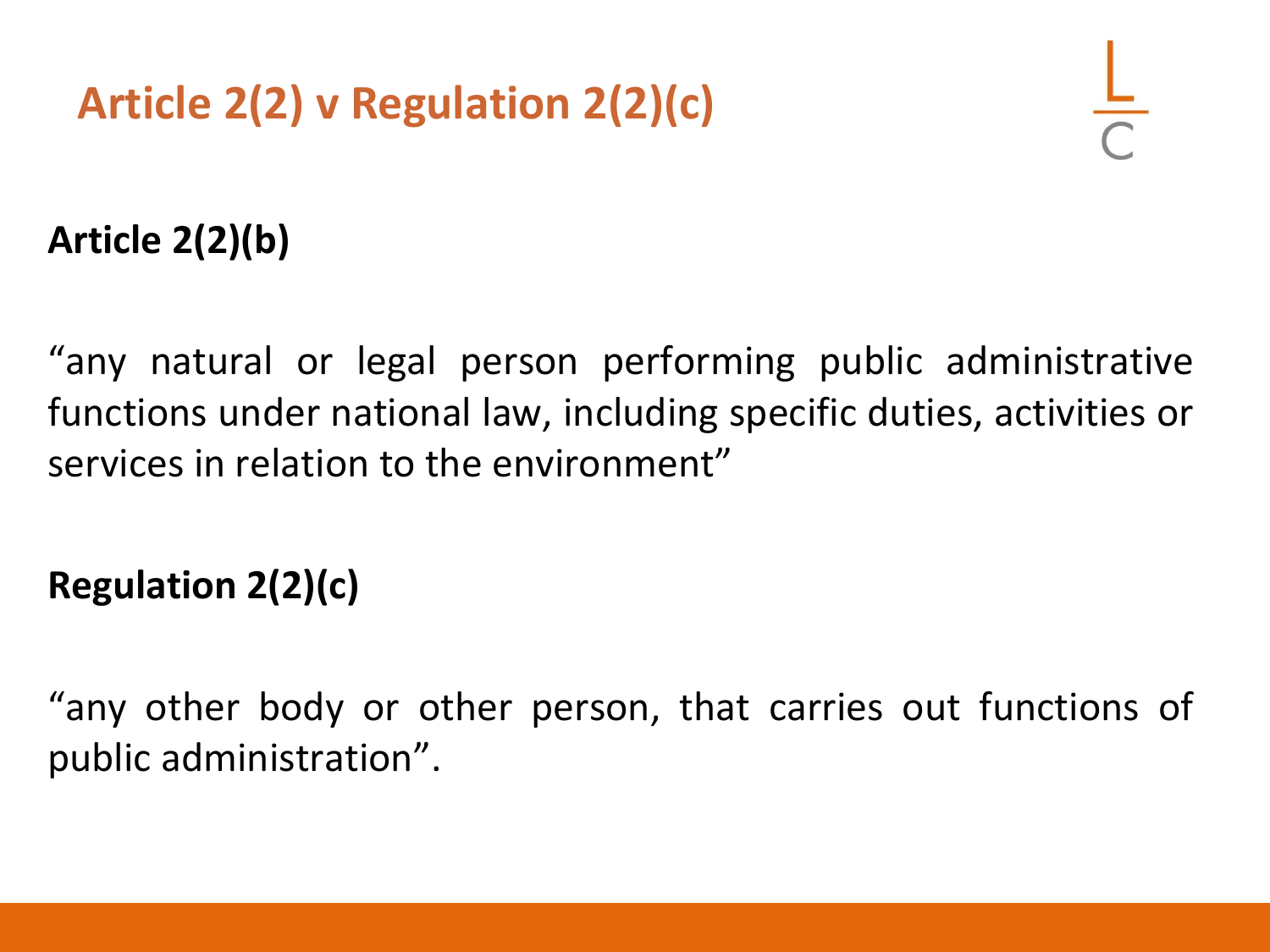#### *Cross v Information Commissioner: Issues*

The parties in *Cross* did not argue that:

- (i) To be a public authority under the functional test the entity had to be entrusted with special powers for the purpose of the performance of services of public interest in the environmental field; or
- (ii) The reference in para 52 of the CJEU judgment to "this purpose" linked to the need for special powers to only the services of public interest in the environmental field.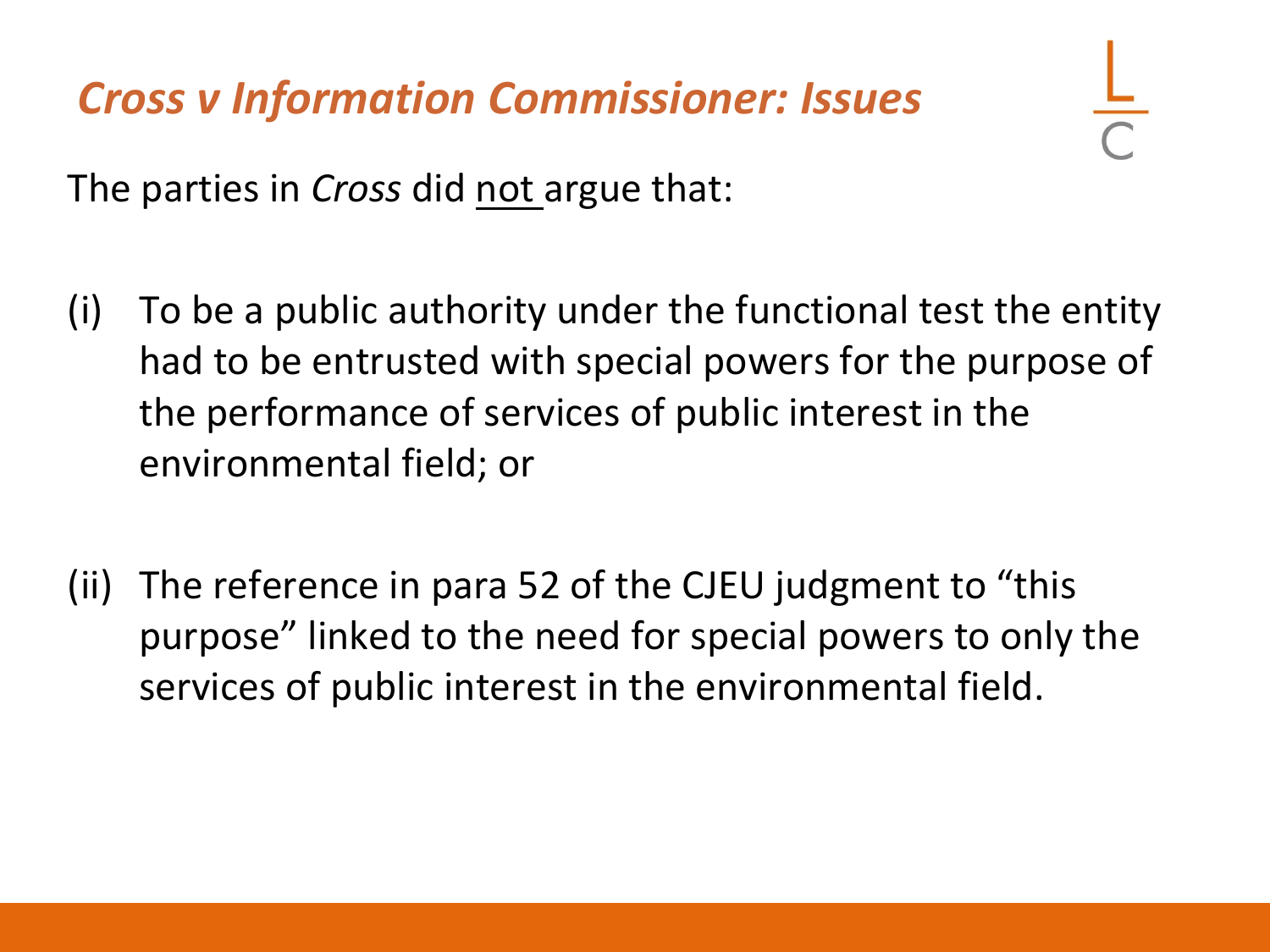Basically, if a body is entrusted with "special powers" for the performance of services of public interest, they can be a public authority under EIR. They do not have to be entrusted with "special powers" for "the performance of services of public interest in the environmental field".

The Tribunal proceeded on this basis, which it describes as "common ground" – although it seems they did not entirely agree with that approach (see paras 85-91).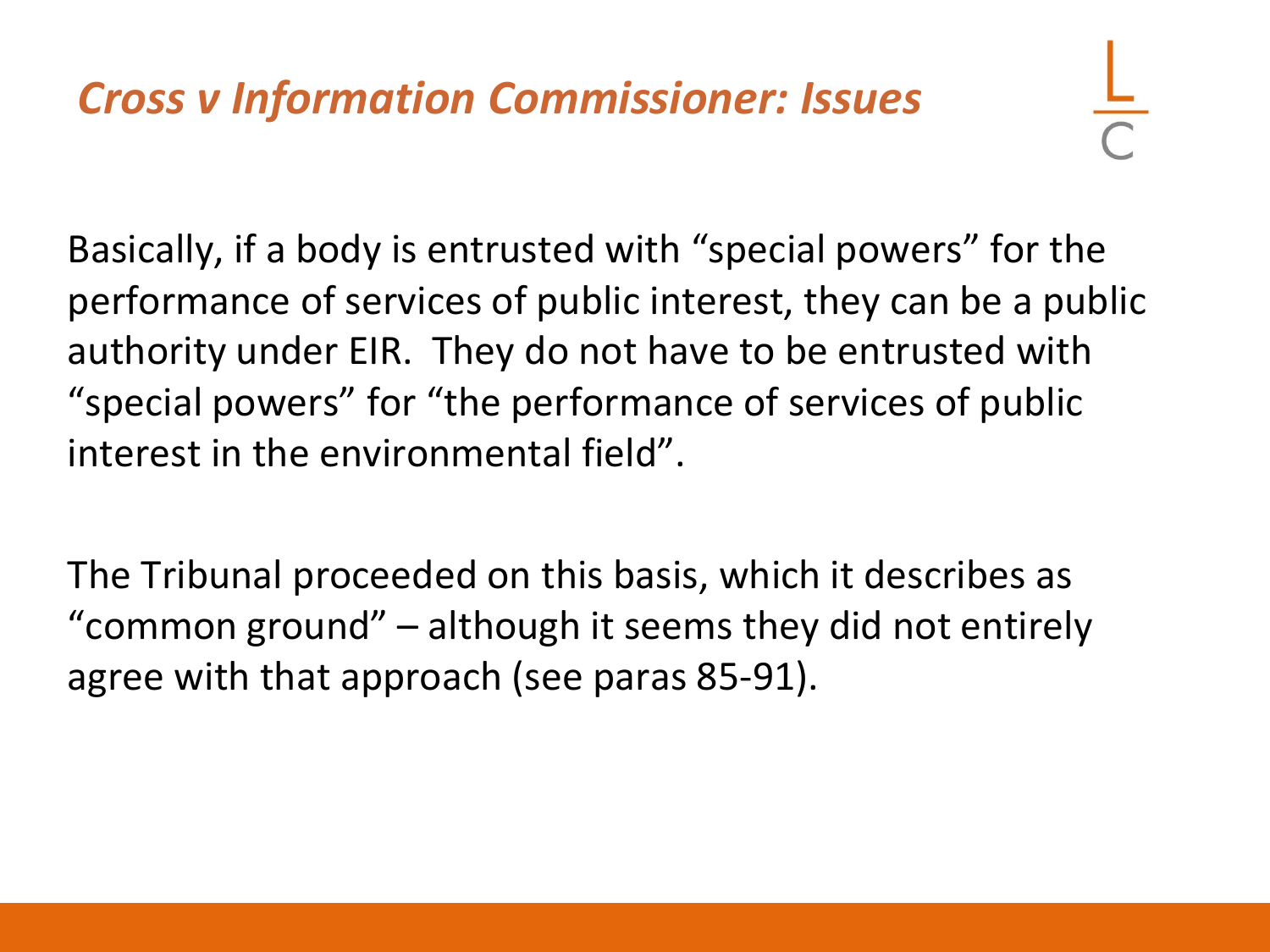#### *AG for Prince of Wales v IC & Bruton* **[2016] UKUT 0154 (AAC)**

- Applied the 'common ground' approach in *Cross*
- Applied the "test" set out in para 106 of *Fish Legal: "Do the powers give the body an ability that confers on it a practical advantage relative to the rules of private law"*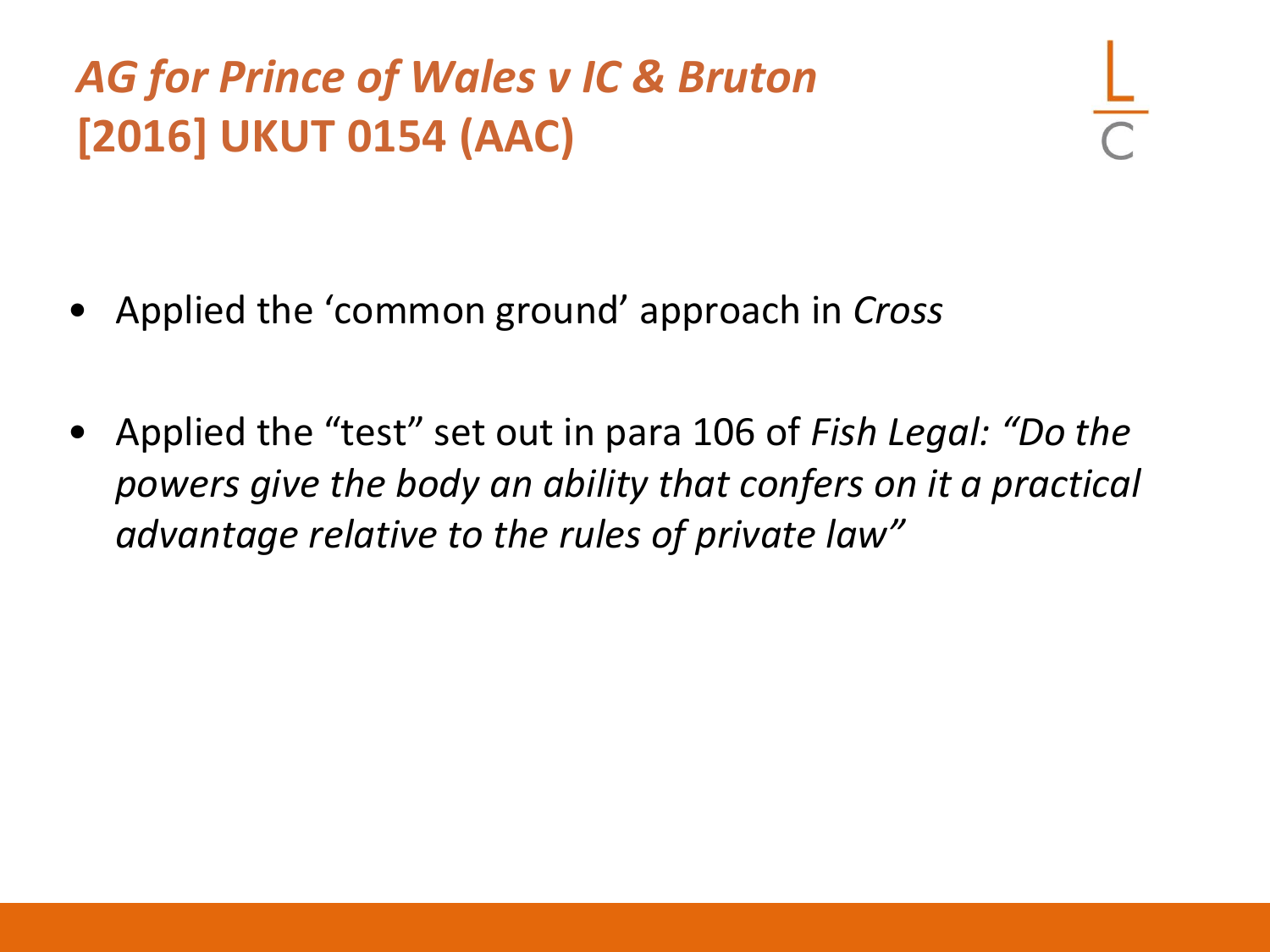#### *AG for Prince of Wales v IC & Bruton* **[2016] UKUT 0154 (AAC)**

• Addressed the "hybridity" issue for the first time (i.e. the  $5<sup>th</sup>$ question referred to the CJEU in *Fish Legal*)

> "*whether Article 2(2)(b) and (c) of Directive 2003/4/EC must be interpreted as meaning that, where a person falls within that provision in respect of some of its functions or services, that person constitutes a public authority only in respect of the environmental information which it holds in relation to those services."*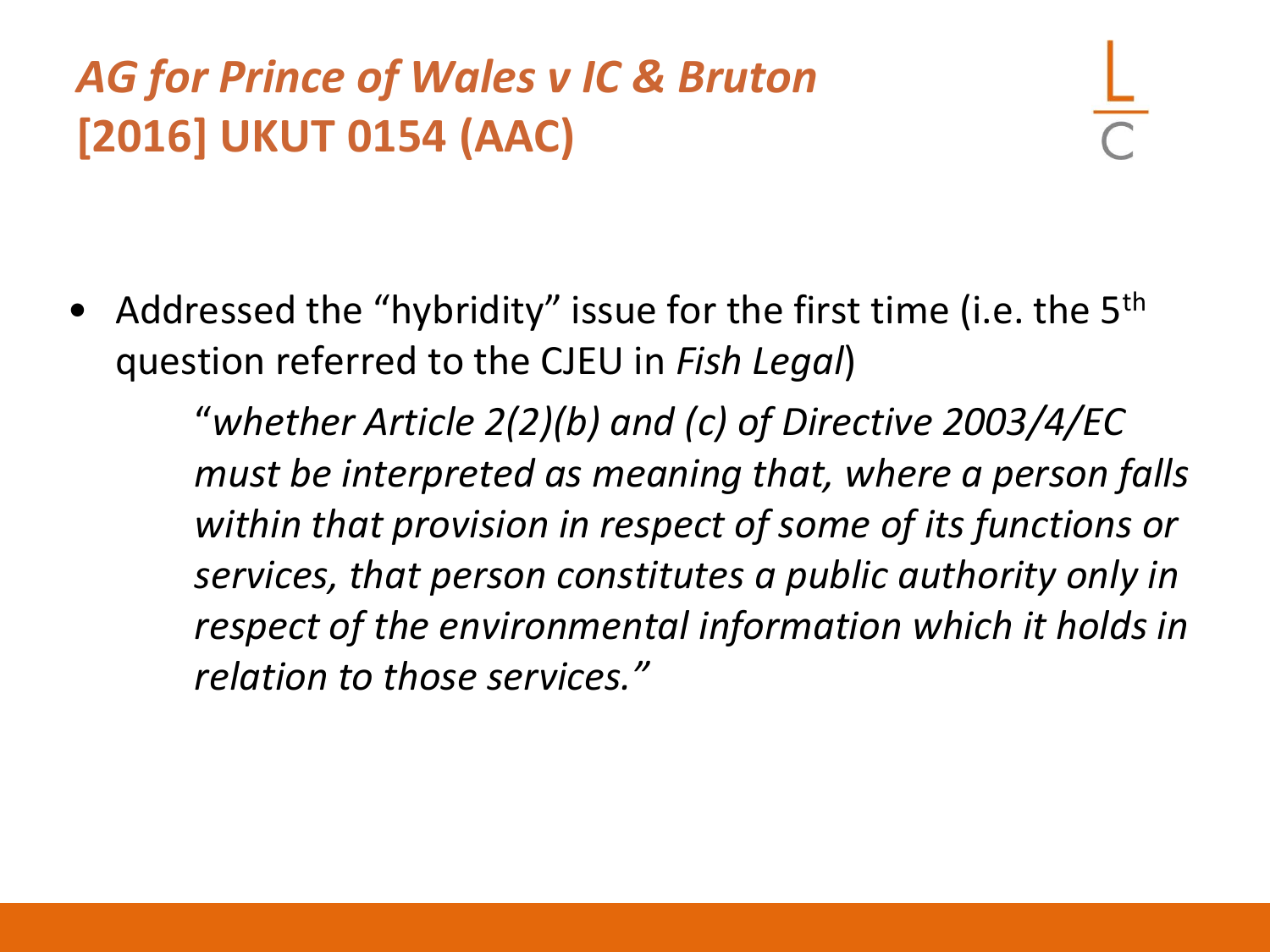#### *AG for Prince of Wales: Outcome*

- The Duchy of Cornwall does not have a legal personality (unless it is being used as a reference to the Duke of Cornwall) and is not a person, body or entity that has a separate personality of its own;
- The Duke of Cornwall, in his capacity as harbour and lighthouse authority for St Mary's, Scilly, is a public authority for the purposes of the Directive and EIR; and
- The Duke of Cornwall's obligation to provide environmental information as a public authority are limited to the environmental information he holds as Harbour Authority.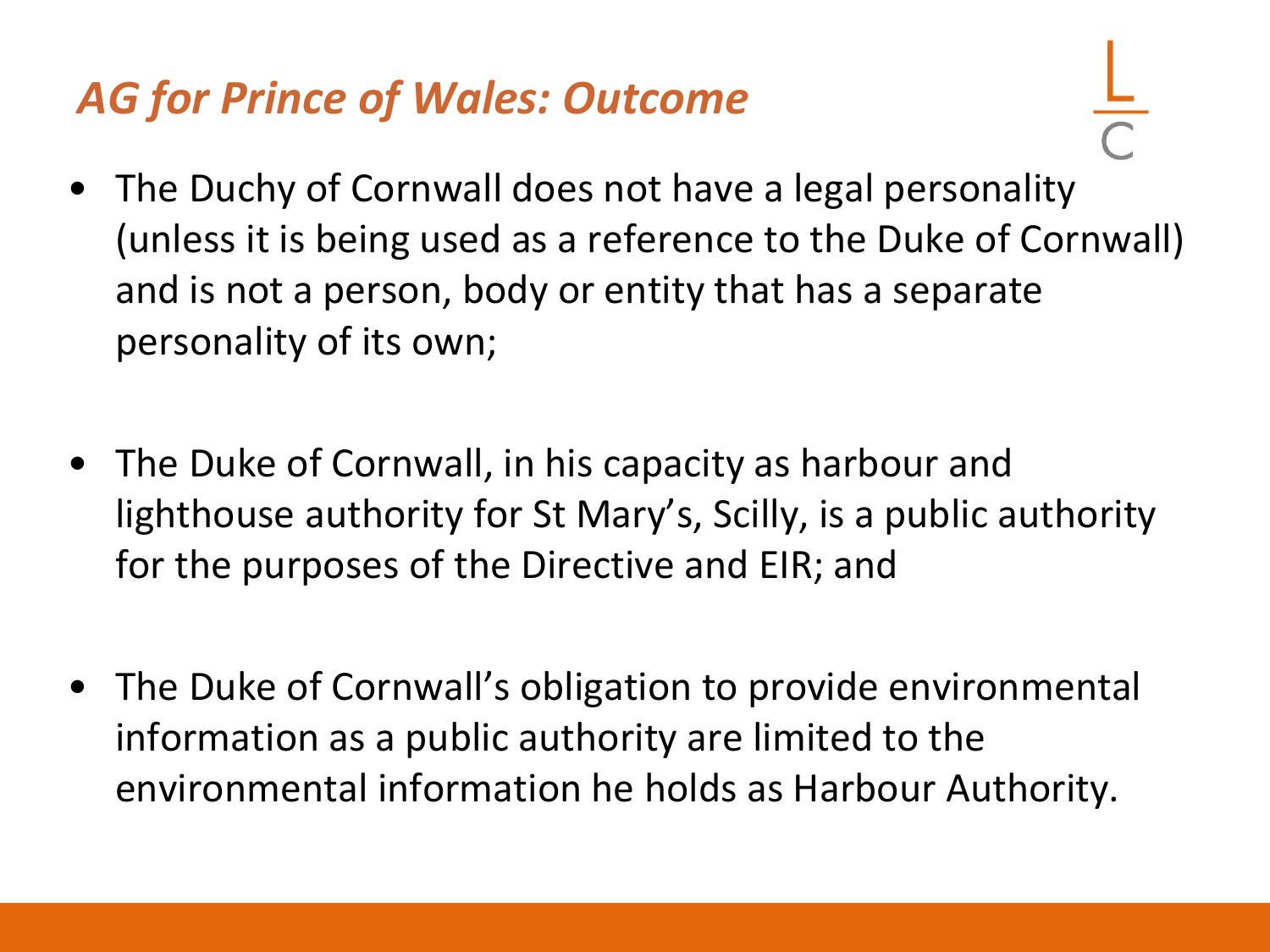#### *AG for Prince of Wales : A de minimis test?*

*"… if the hybridity principle does not apply to limit the obligations of the Duke, it seems to me there is room for a de minimis principle and that an in all the circumstances approach should be taken into account. So factors to be taken into account on its application would include a comparison between:*

- *(i) The obligations imposed on the person or body who satisfies the functional test if they are limited to the environmental information held as a result of the exercise of those functions; and*
- *(ii) The obligations that would be imposed if they extended to all environmental information held by that person or body."*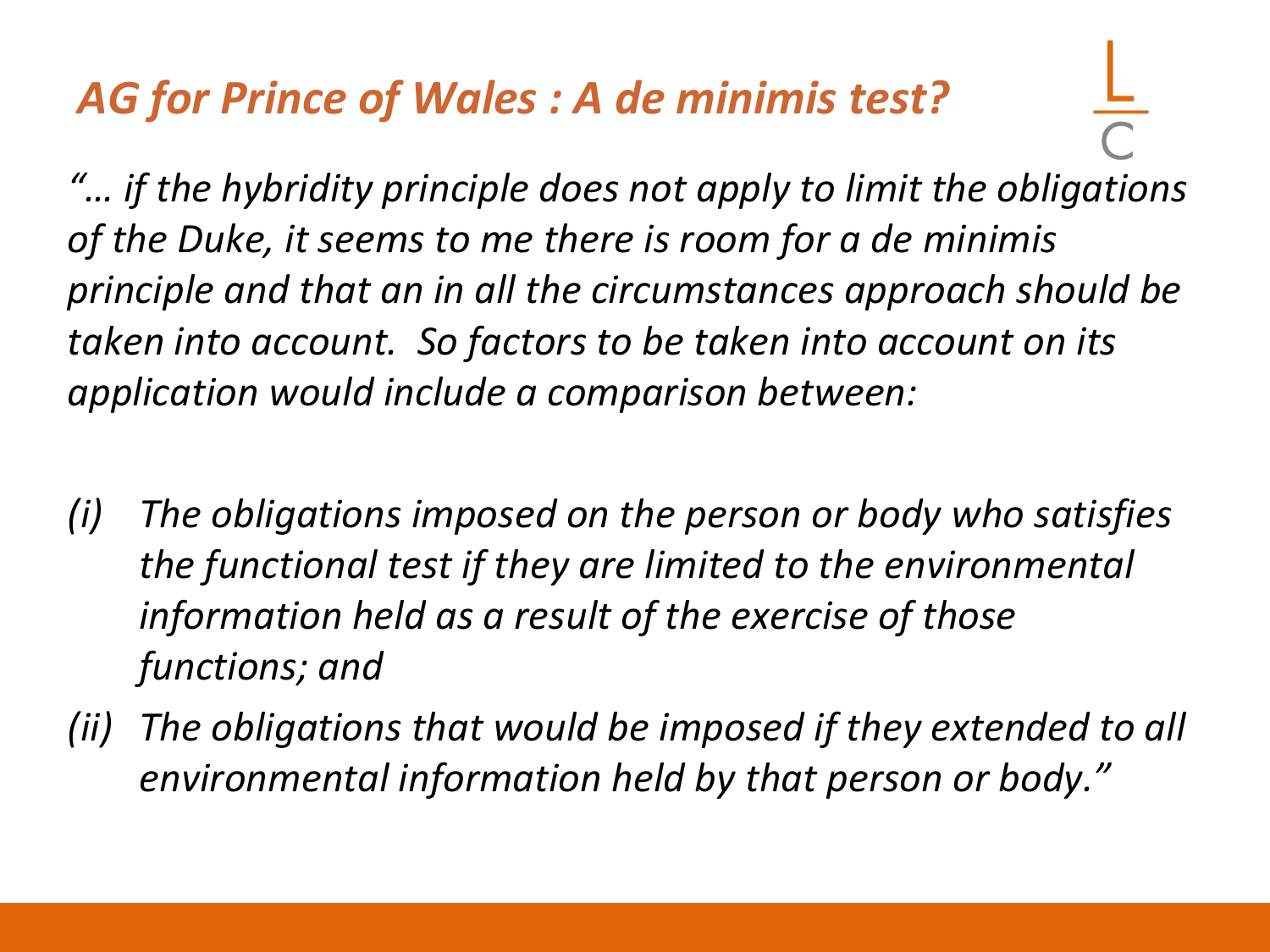#### *Where does that leave us??*

- The body must be a legal person governed by public or private law
- The legal regime applicable to it must have entrusted it with the performance of services of public interest
- The "special powers" relied on have to be vested in it by that legal regime
- It is the vesting of those special powers that makes a service of public interest and administrative function that counts or qualifies in determining whether a body is a public authority (under the functional test)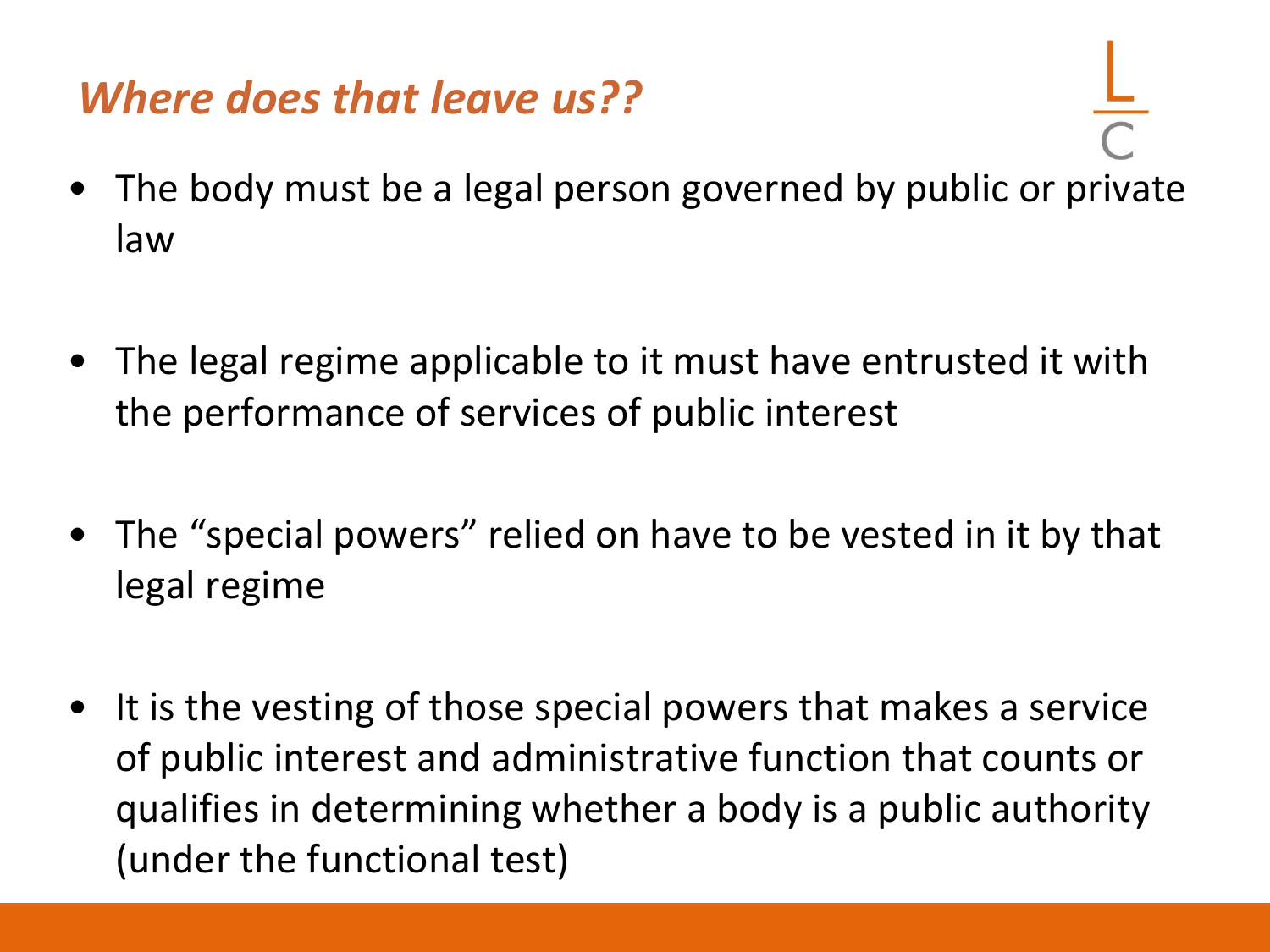#### *Where does that leave us?? (2)*

- The "services of public interest" do not have to be in the environmental field (although this is open to doubt)
- The obligation to supply environmental information only relates to those capacities in which the body is found to be acting as a public authority (applying the 'hybridity' principle)
- Alternatively, there may be scope for a 'de minimis' test which could mean a body was not found to be a public authority under the functional test.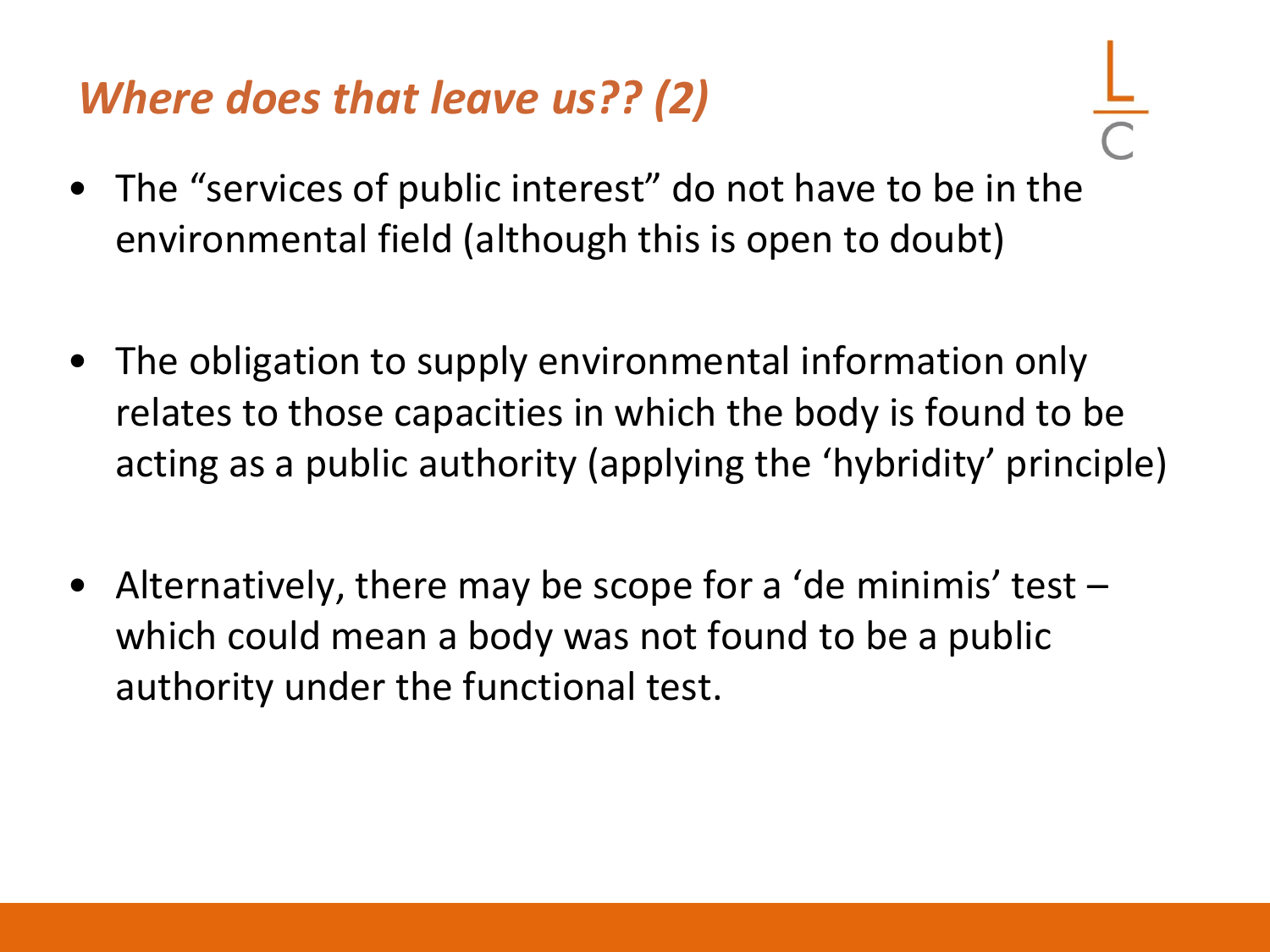#### **Post** *Fish Legal*

- Relatively limited number of cases referred to ICO / Tribunal on the question of whether the body is a "public authority" since February 2015. They include:
	- Northern Gas Networks Limited (FER0621831)
	- Great Yarmouth Port Authority (FER0602952)
	- Poplar Housing Association and Regeneration Community Association v IC (EA/2018/0199)
	- H.M. Verderers of the Forest of Dean (FER0534921)
	- Geoplace LLP (FER0557711)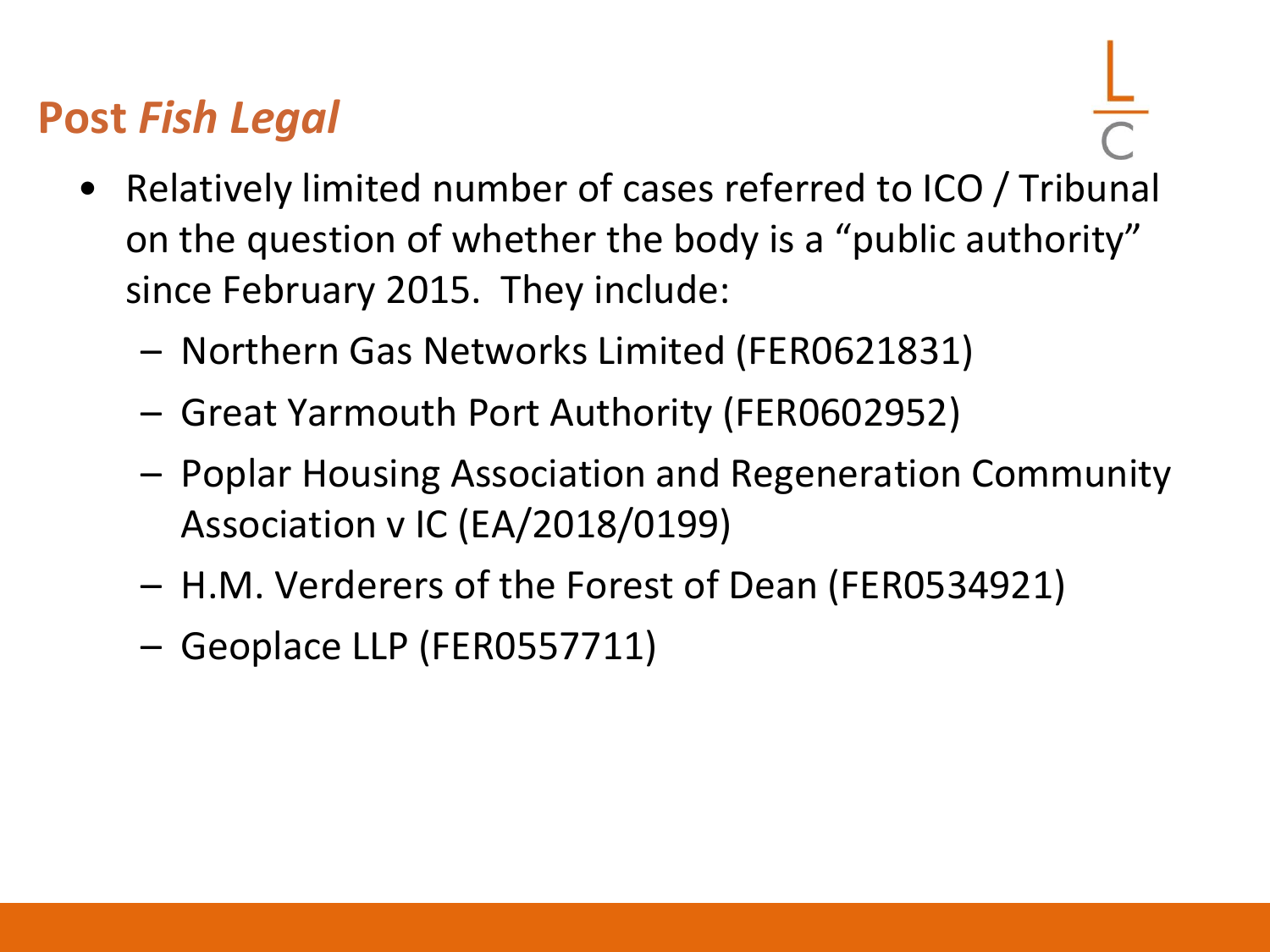#### *Northern Gas Networks Limited*

- NGN is the owner and occupier of the gas distribution network in the North of England, and licensed under s.7 of the Gas Act 1986 as a public gas transporter.
- Request for "the number of confirmed gas escapes for which [NGN] was responsible for attending to between 1 April 2015 – 31 October 2013" and full content of current policies and procedure in the event of the same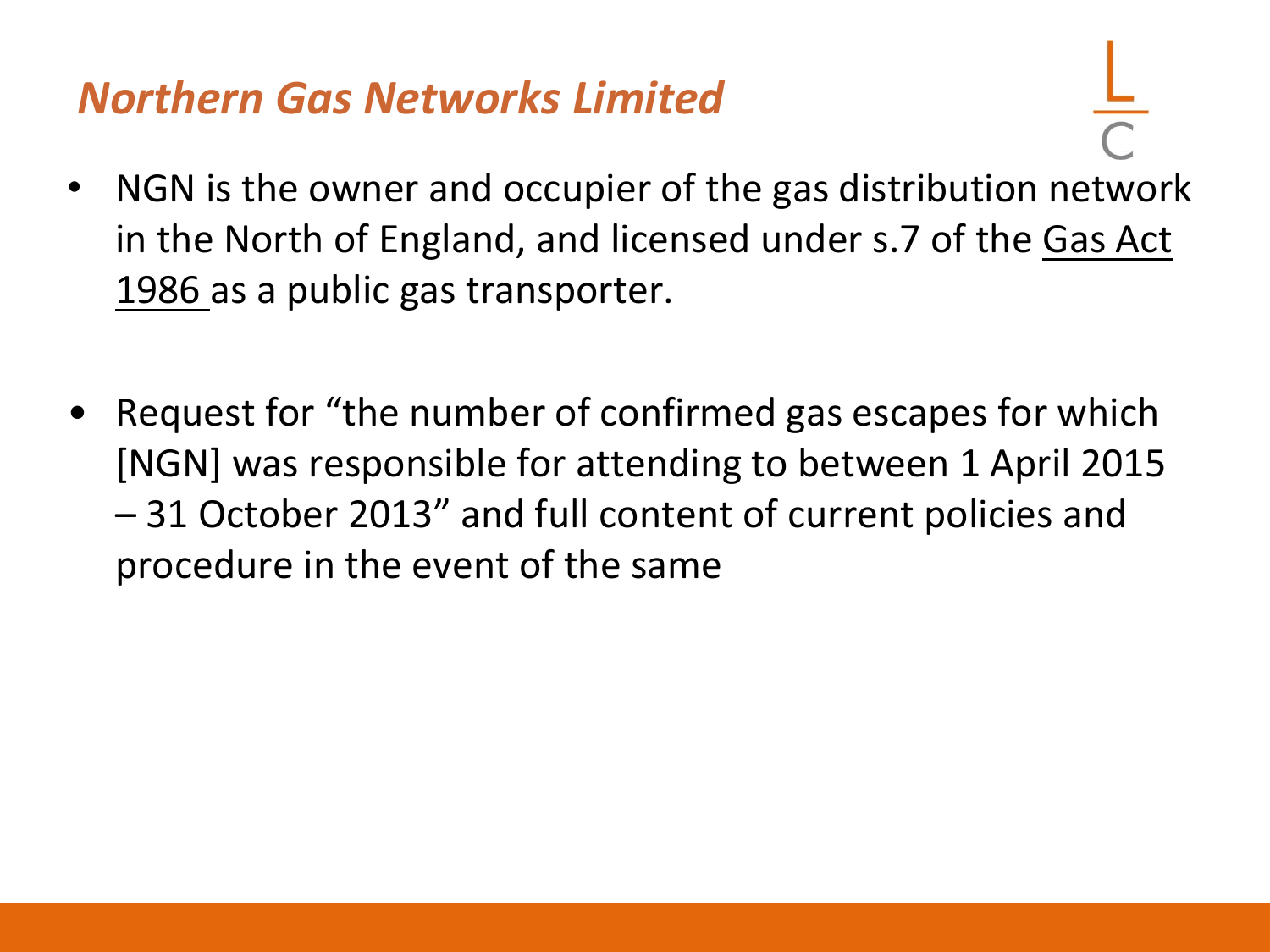#### *Northern Gas Networks Limited*

- NGN is the owner and occupier of the gas distribution network in the North of England, and licensed under s.7 of the Gas Act 1986 as a public gas transporter.
- Request for "the number of confirmed gas escapes for which [NGN] was responsible for attending to between 1 April 2015 – 31 October 2013" and full content of current policies and procedure in the event of the same
- Services delivered in the public interest? Yes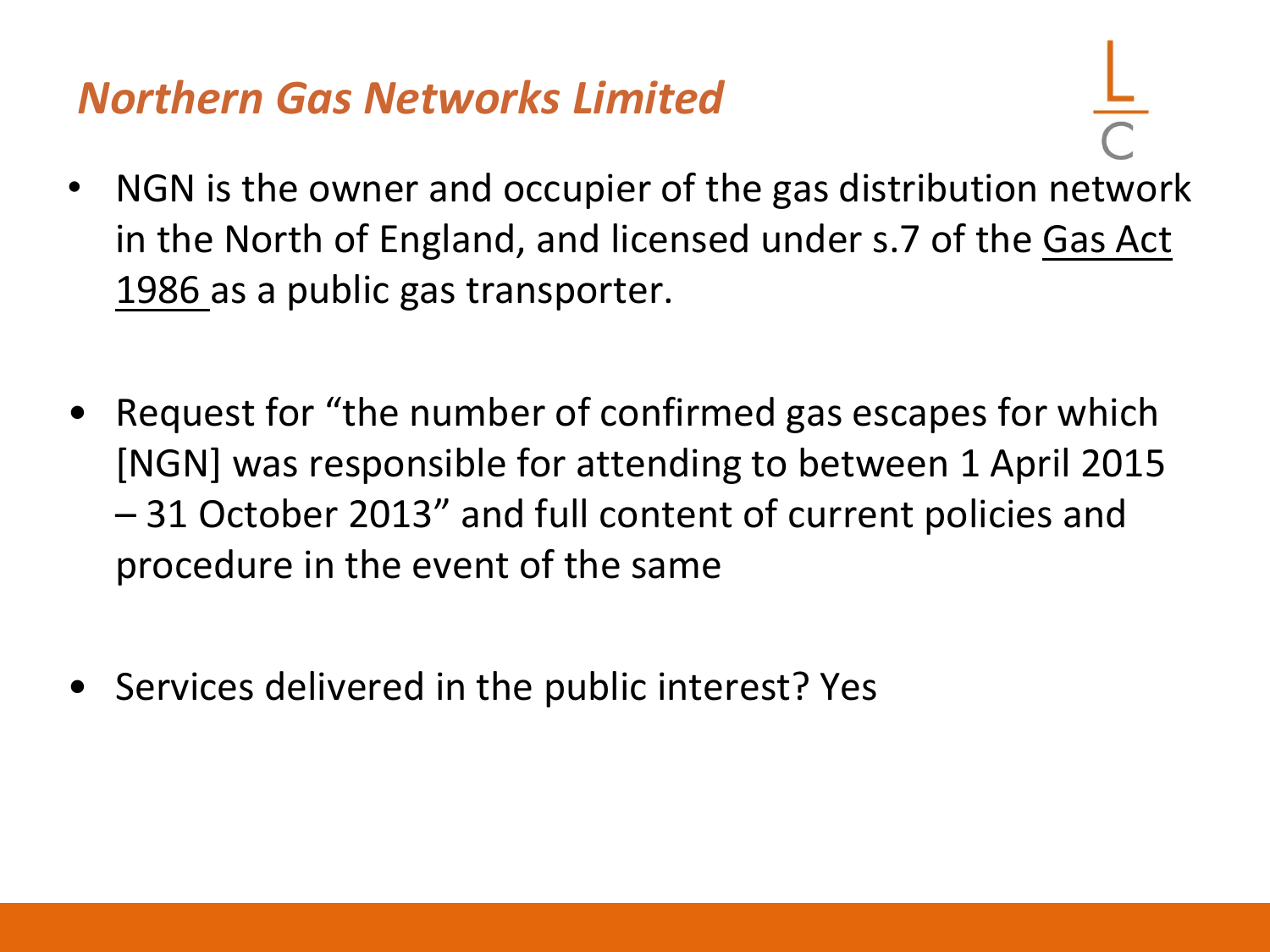#### *Northern Gas Networks Limited*

- Special powers? Yes
	- Powers of entry onto land and premises to inspect gas equipment and fittings for safety and for performing other duties
	- Compulsory purchase powers to acquire rights in or land connected with its obligation to develop a pipeline system;
	- Powers to lay pipes in streets (and repair/maintain etc)
- "Even where its statutory powers are the subject of some legal oversight or qualified in some other way, they still go beyond those that a private person enjoys"
- "[those powers] provide NGN with a practical advantage when delivering its services compared with the powers that are available to ordinary persons."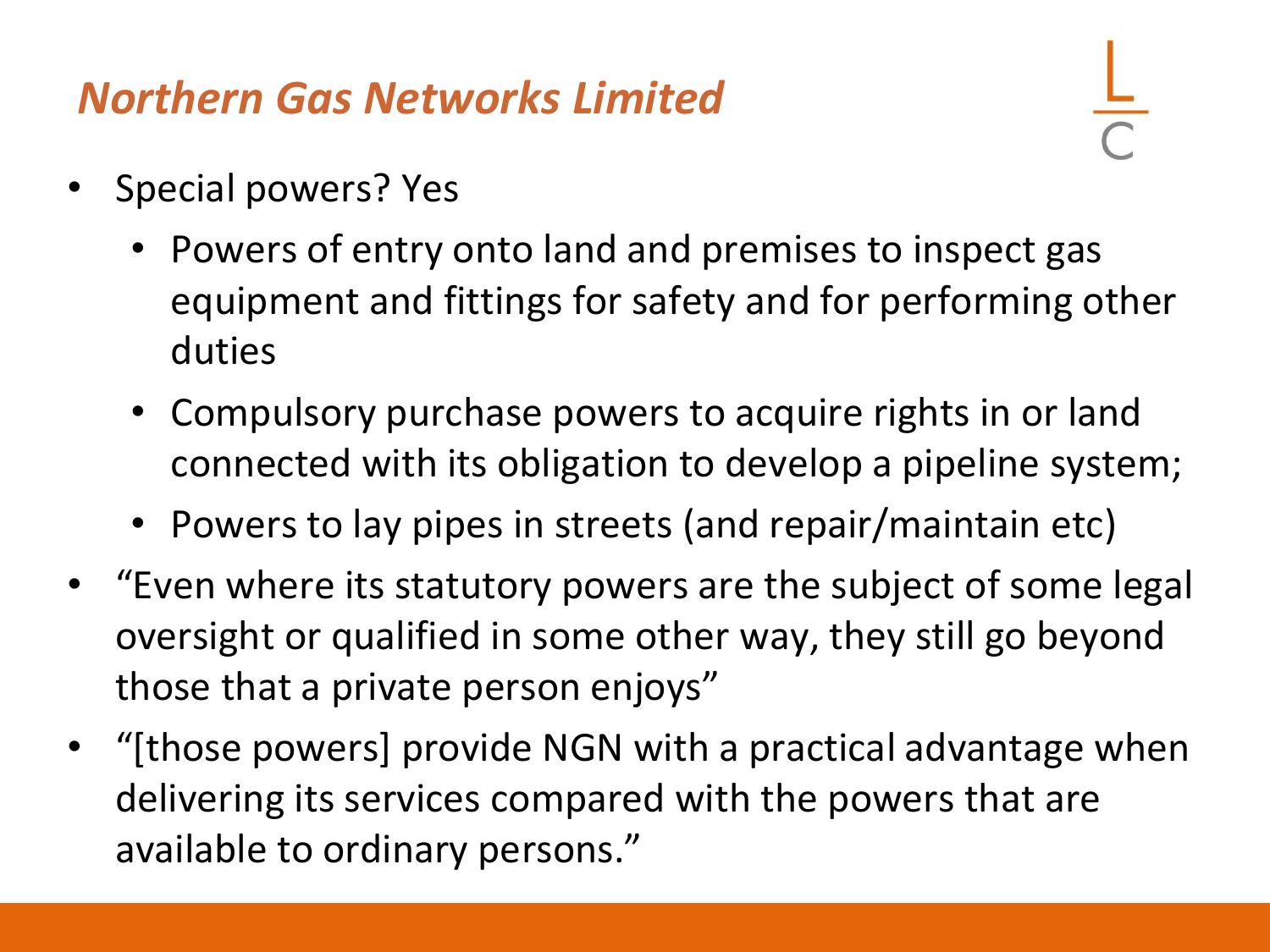#### *Great Yarmouth Port Authority*

- Request for information relating to sea and river depth data
- GYPA refused on grounds it was not a public authority
- ICO upheld the complaint
	- GYPA is a body created by statute (Harbours Act 1964)
	- Functions are for the benefit of the public
	- Special powers? Yes (Unsurprising in light of *AG for Prince of Wales v ICO)*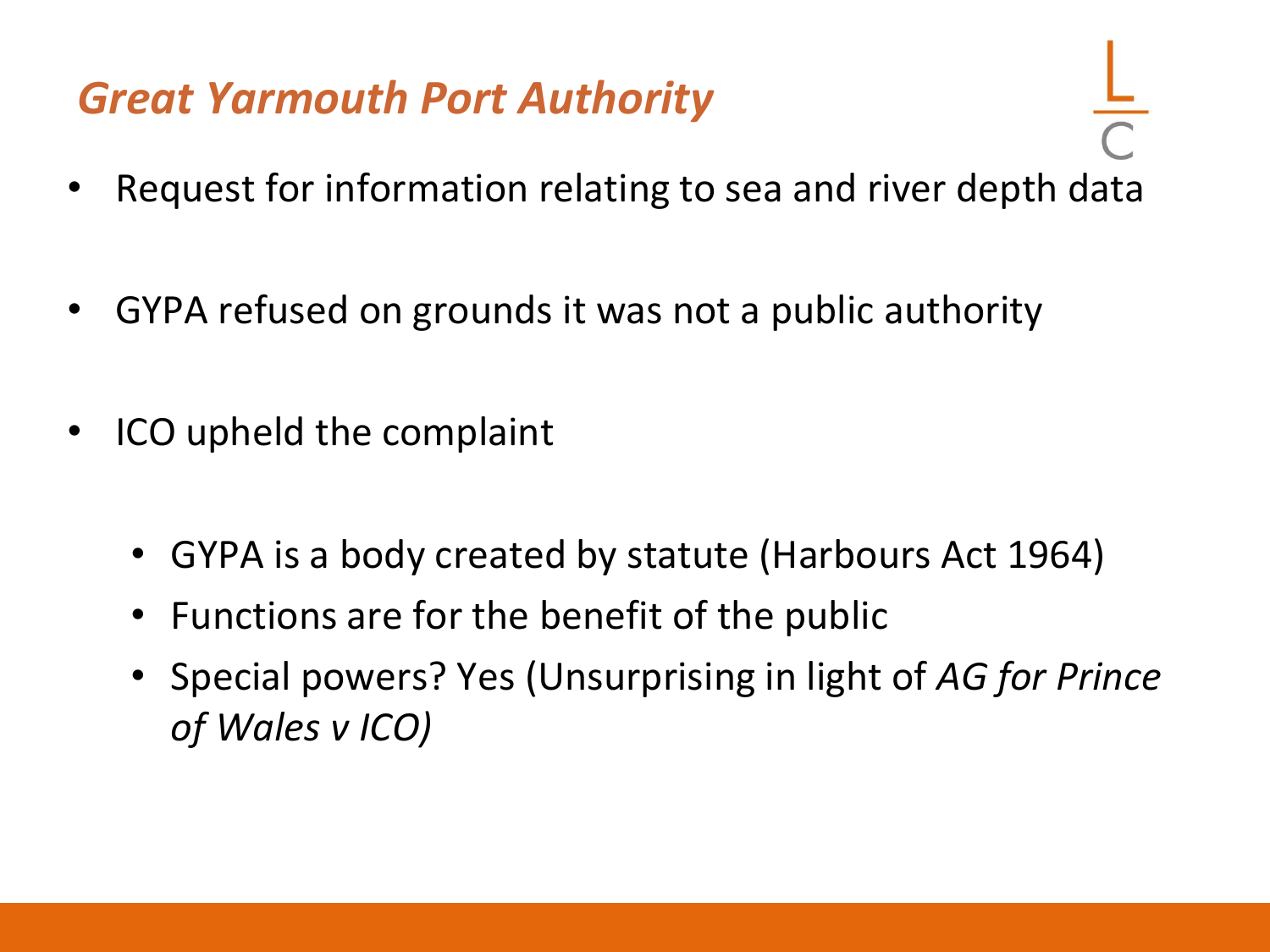#### *Great Yarmouth Port Authority*

- Special powers?
	- Statutory obligation to keep the river port open as a safe navigable thoroughfare
	- Powers to close quayside lands to public and suspend rights of way
	- Powers to make byelaws
	- Power to remove wrecks and unfit vessels
	- 'Competent harbour authority' with additional responsibilities regarding pilotage (including prosecution, collecting dues, power to prohibit entry)
	- Further 'unusual powers' eg right to board ships, detaining a vessels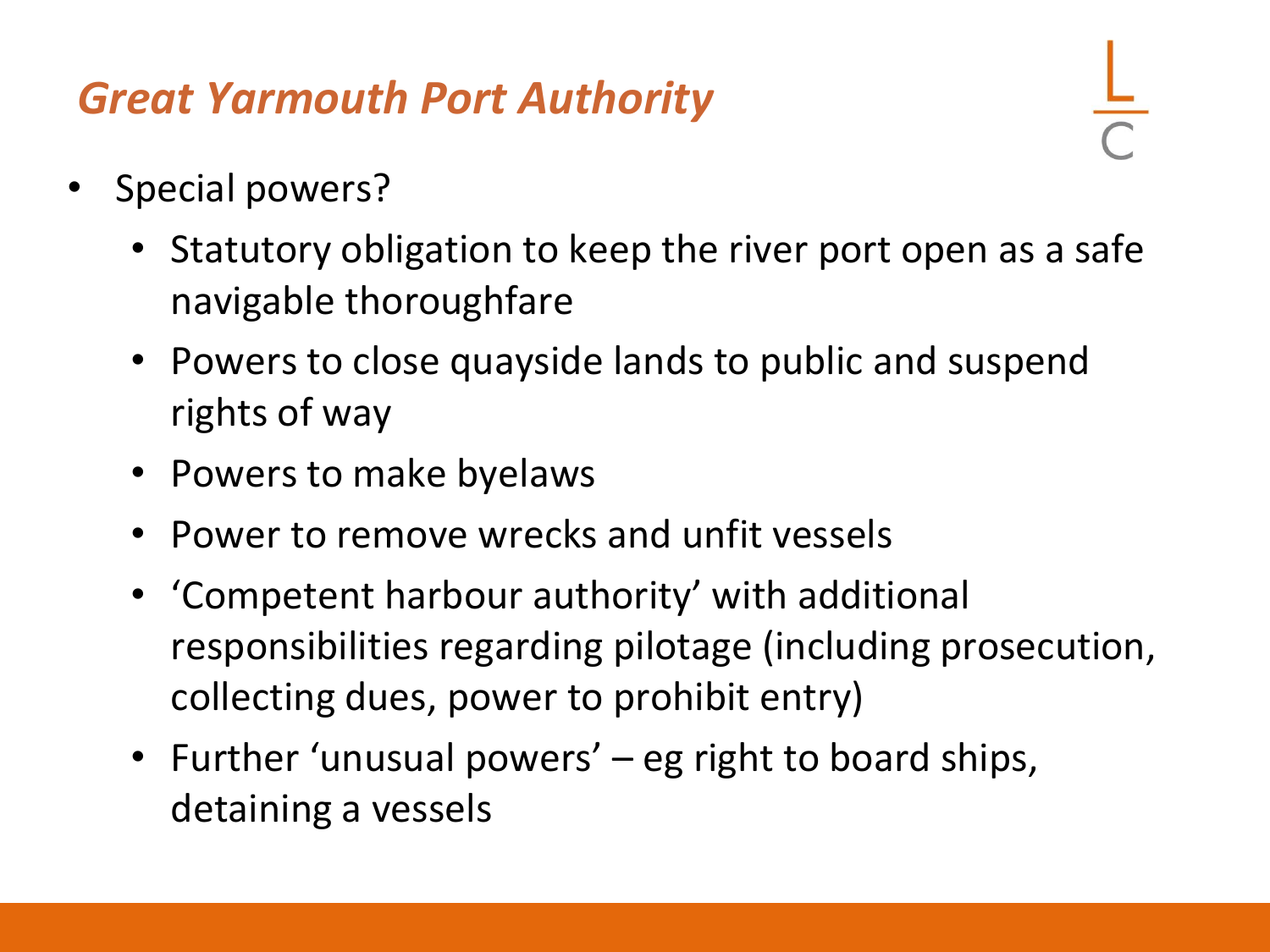#### *Great Yarmouth Port Authority*

- GYPA argued that it had "few" statutory powers compared to other port authorities (eg Port of London)
- ICO referred to her own guidance 'Public authorities under the EIR' (available on the ICO website) – "in principle, an organisation may only need to have one special power in order to be a public authority under the Regulations."
- In addition "the Commissioner also considers that special powers do not have to be used frequently in order to be relevant to the determination"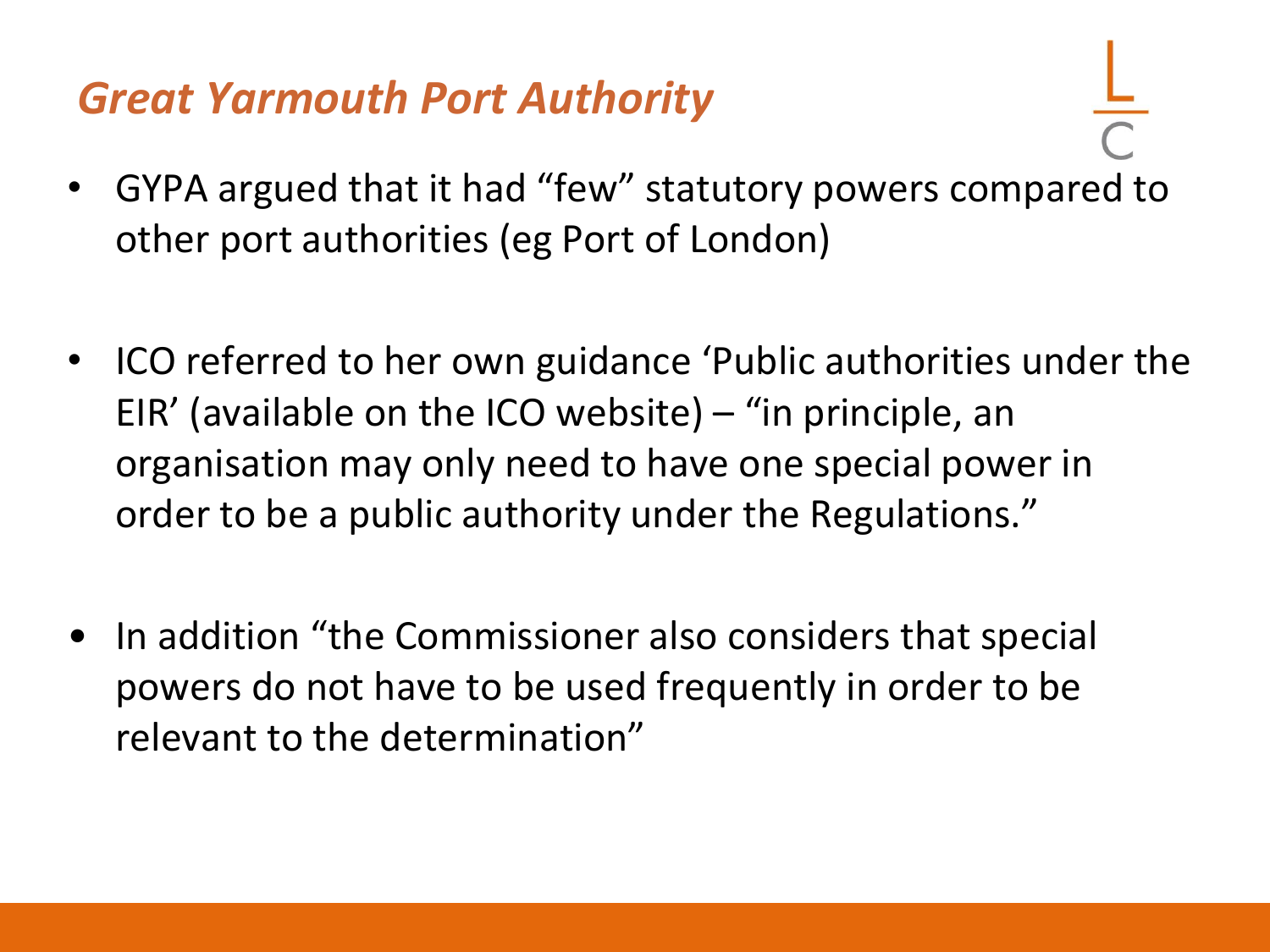#### *ICO Guidance*

Para 22:

"In principle an organisation may only need to have one special legal power in order to be a public authority under regulation 2(2)(c), although most relevant bodies are likely to have a range of additional powers. An organisation is more likely to be a public authority under this test if they hold a range of powers that collectively amount to a special legal status".

[https://ico.org.uk/media/1623665/public-authorities-under](https://ico.org.uk/media/1623665/public-authorities-under-eir.pdf)eir.pdf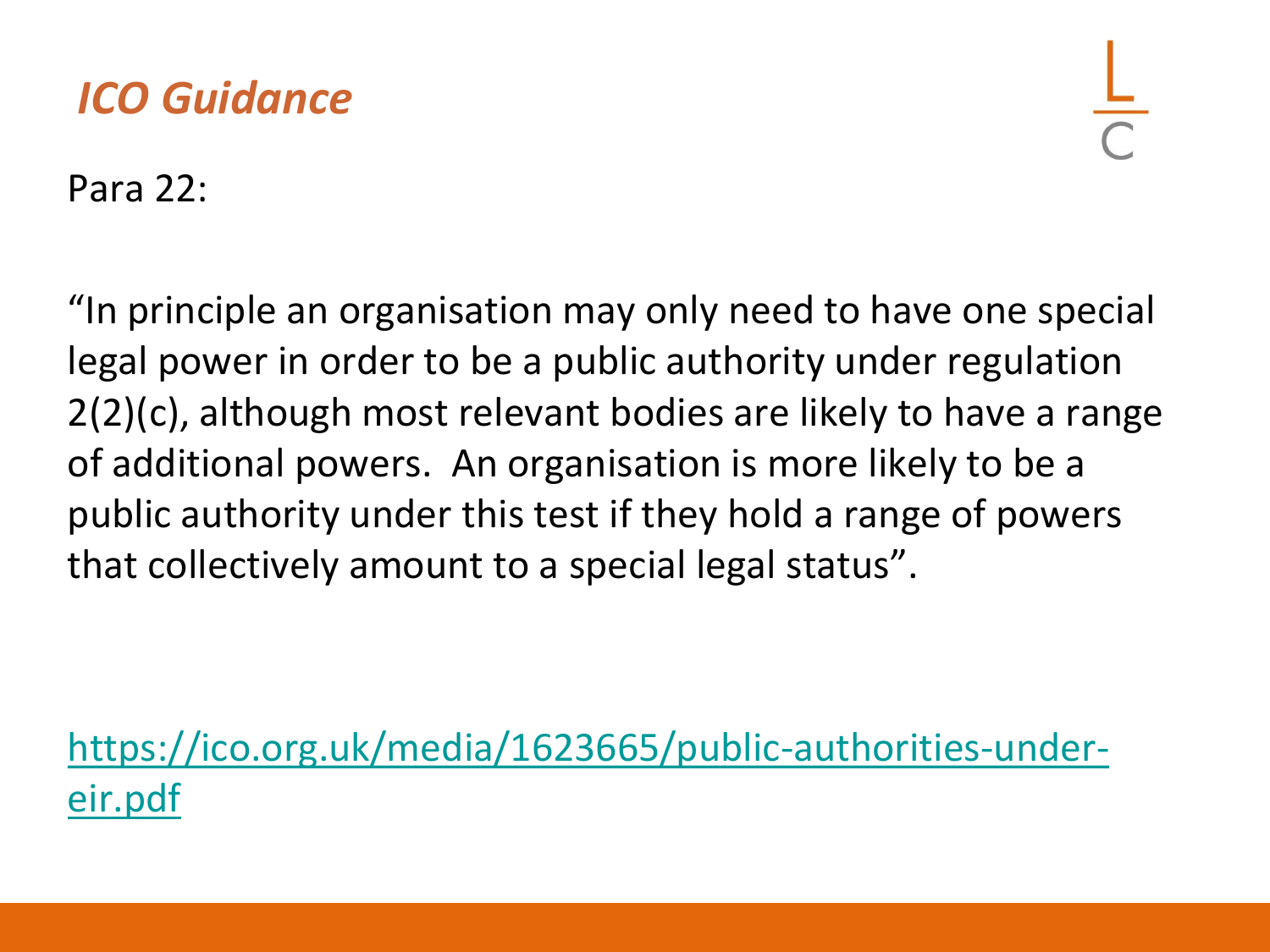#### *ICO Guidance*

- 
- Point not determined in *Fish Legal* (or thereafter)
- How does this square with the potential *de minimis* test mooted by Charles J in *AG for Prince of Wales v ICO?*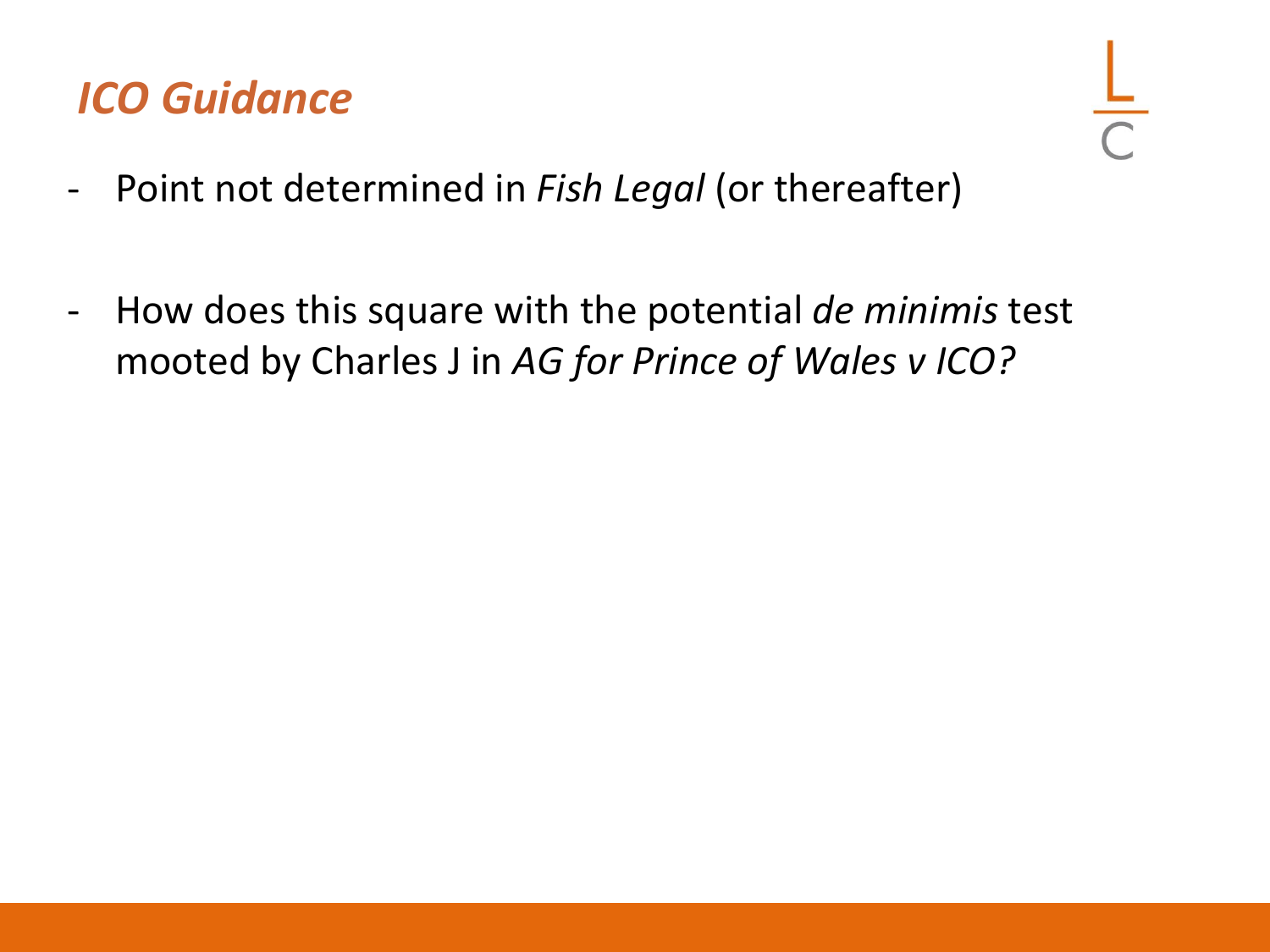#### **Poplar Housing and Regeneration Community Association v IC (EA/2018/0199)**

- Request for addresses (including empty properties) it owned which were earmarked for regeneration/disposal
- Was Poplar (a housing association) a public authority under reg  $2(2)(c)$ ? ICO said yes.
- 3 Questions asked by FTT:

"i) Has Poplar been entrusted with the performance of services under a legal regime?

ii) Are those services of public interest?

iii) Has it, for the purpose of performing those services, been vested with special powers?"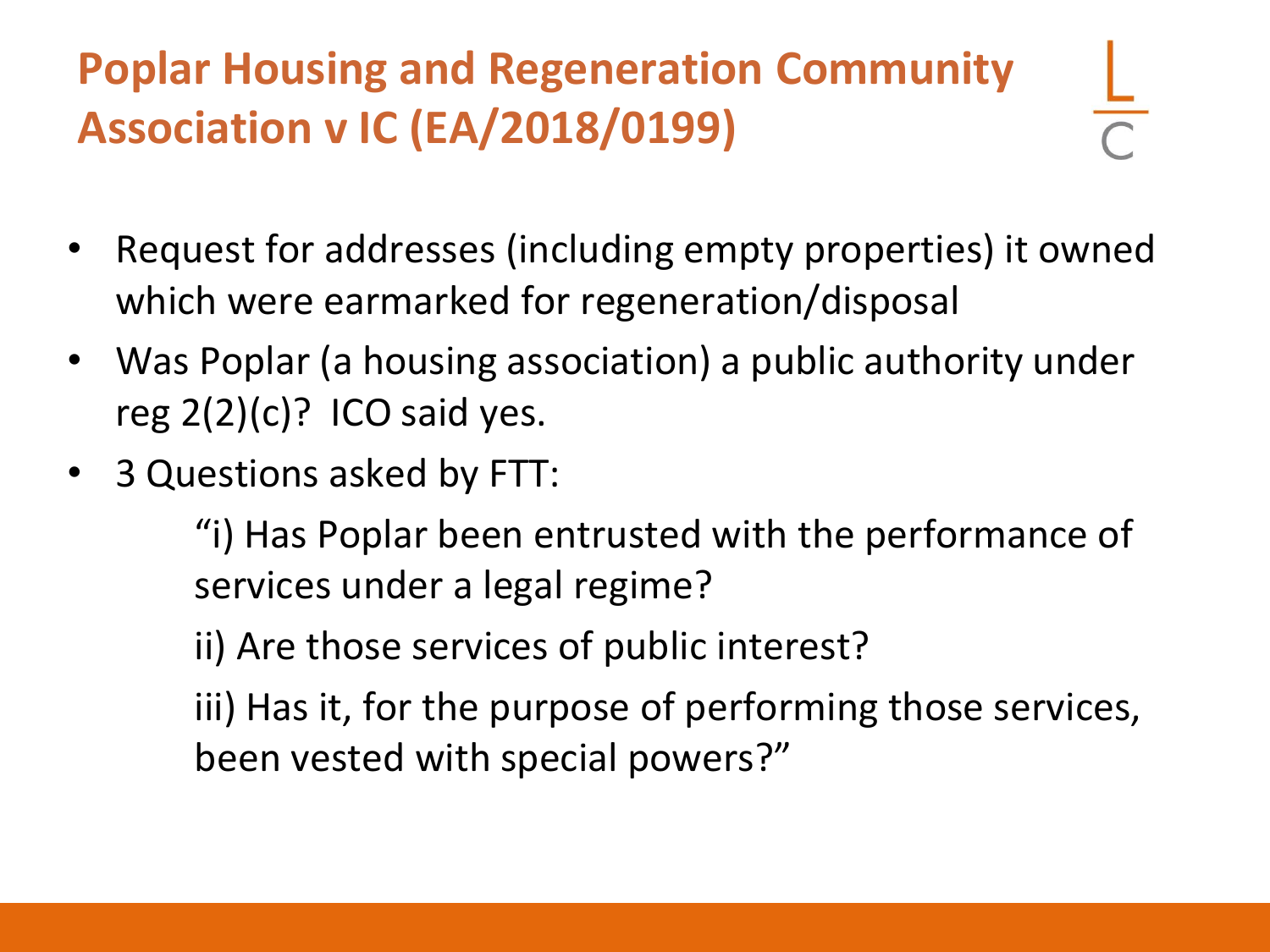**Poplar Housing and Regeneration Community Association v IC (EA/2018/0199) (2)**

- Held not a public authority because not empowered to perform public functions (even if in fact it did)
- FTT clearly unhappy with 'limitation' placed on Article 2(2)(b) 'under national law' by CJEU in *Fish Legal* and UT in *Cross*
- If not bound by those cases, *"would have taken a broader approach to identifying entrustment by a legal regime"*
- Other tests were satisfied on the facts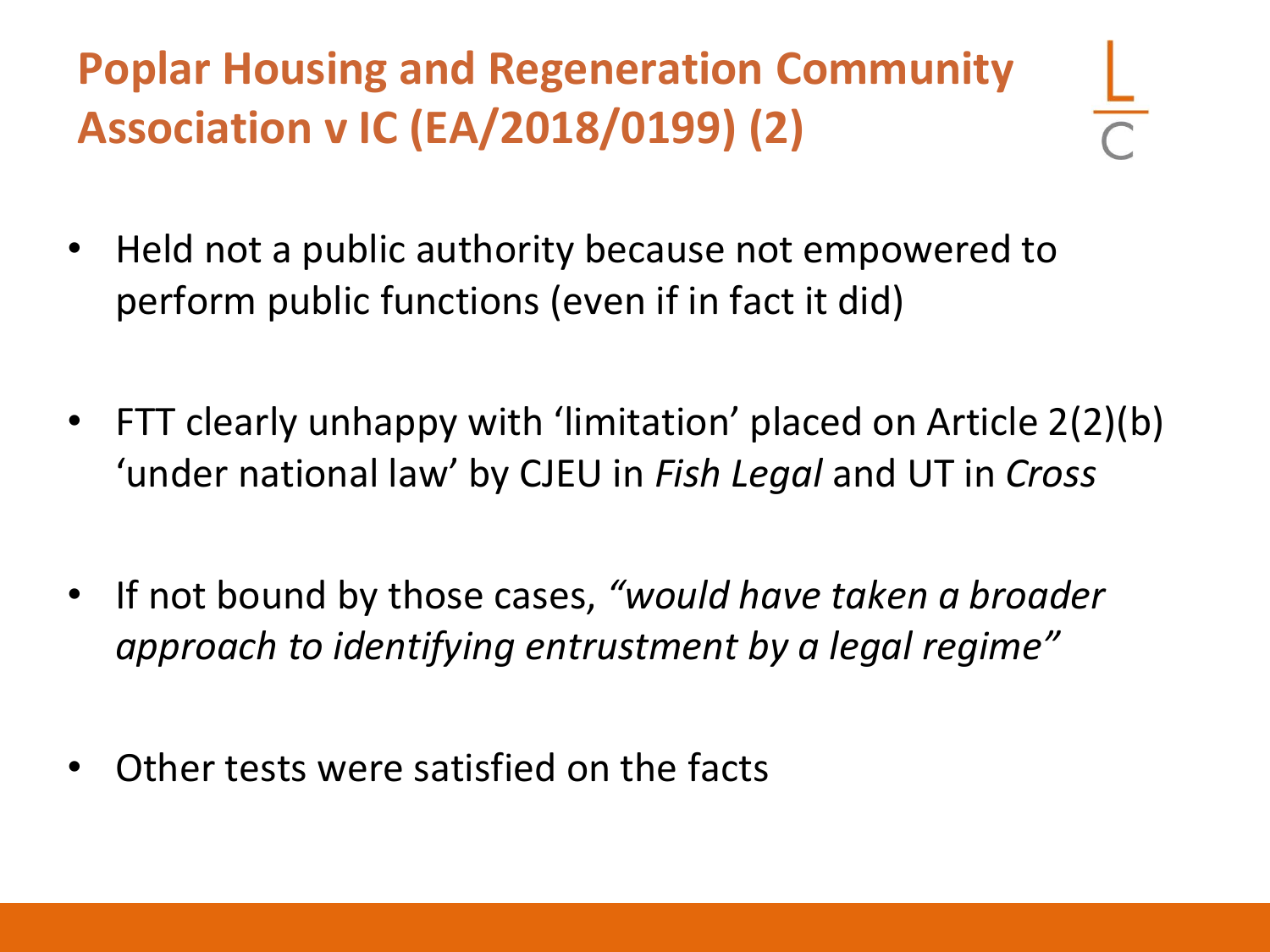#### *HM Verderers of the Forest of Dean*

- Request for information relating to feral boar in the Forest of Dean
- Vederers said they were not a public authority and maintained that position post *Fish Legal* (UT)
- ICO disagreed
	- Website stated that fulfilment of Verderers role was associated with 3 Acts of Parliament;
	- Legislation has abrogated the role of ancient forest law, "but the functions of Verderers remained. This provides evidence that the Verderers have what could be regarded as powers."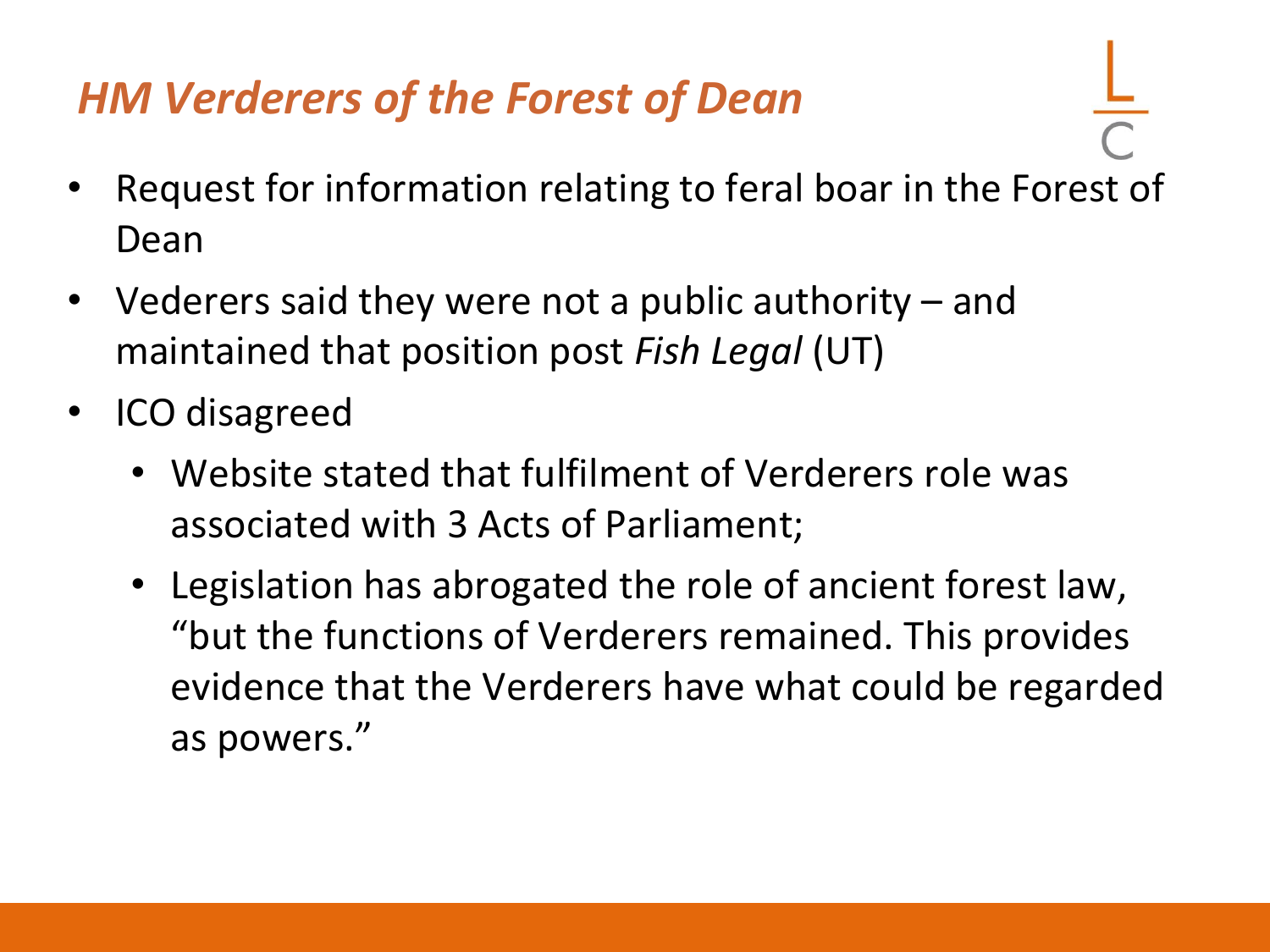#### *A move away from identifying special powers?*

"In practice, their function is primarily to advise and to make representations to other public bodies such as the Forestry Commission, local authorities and DEFRA and they have the power to influence decision making and make decisions themselves" (para 38)

"The Commissioner considers the functions the Verderers perform are public administrative functions relating to the environment **and they appear to hold powers that go beyond the normal powers that other private landowners are able to enjoy**. The UT in the Fish Legal case also noted that powers may have a force even when they are not deployed; **in this case the Commissioner observes that the Verderers benefit from a level of influence derived from their function.**" (para 41)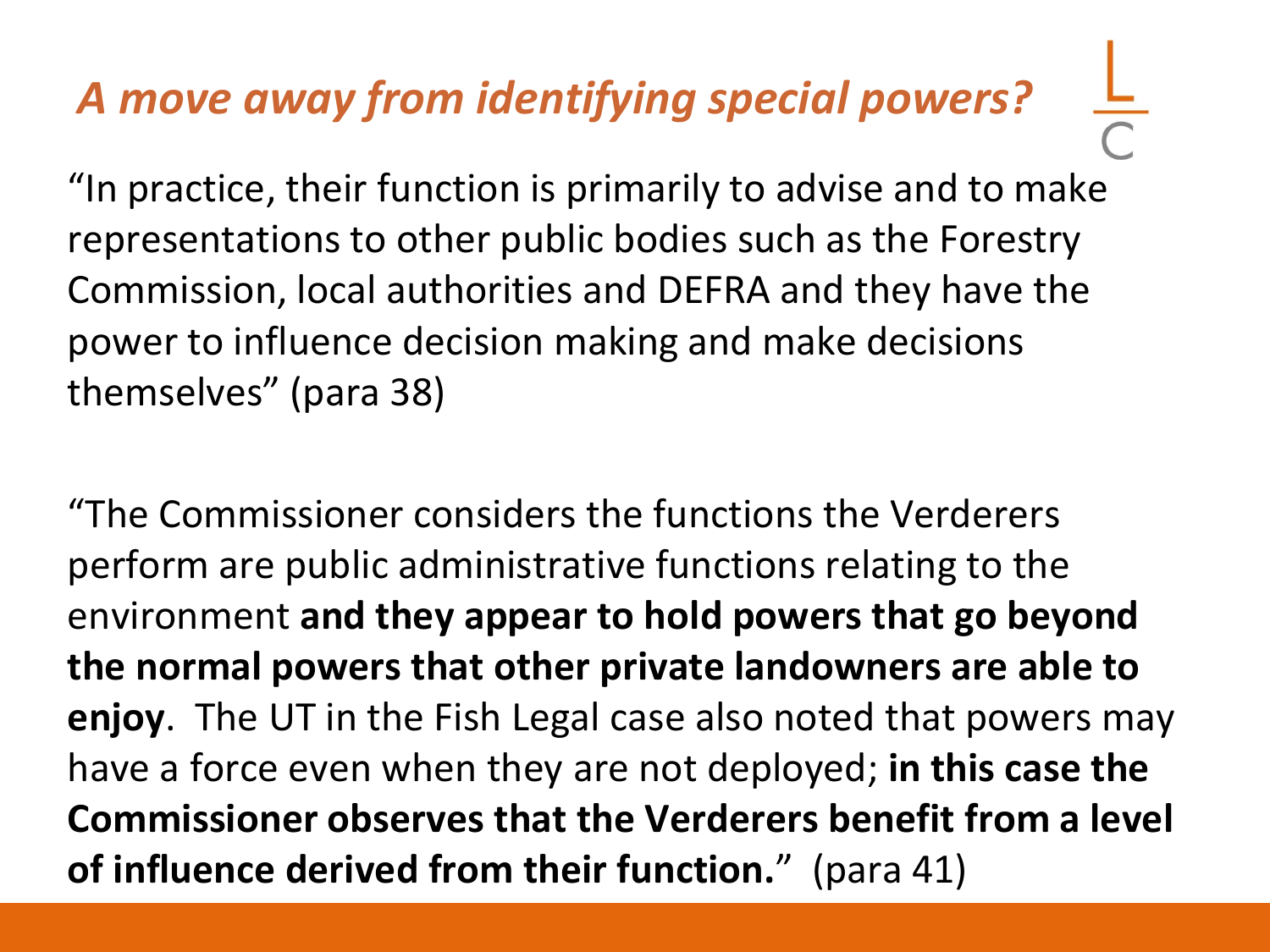#### *Geoplace LLP*

- Role "to create and maintain the National Address Gazetteer Database and the National Street Gazetter Database for England and Wales, providing definitive sources of publiclyowned spatial address and street data"
- C requested that GeoPlace provide him with information on whether a particular street/alley was adopted
- GeoPlace refused: not a public authority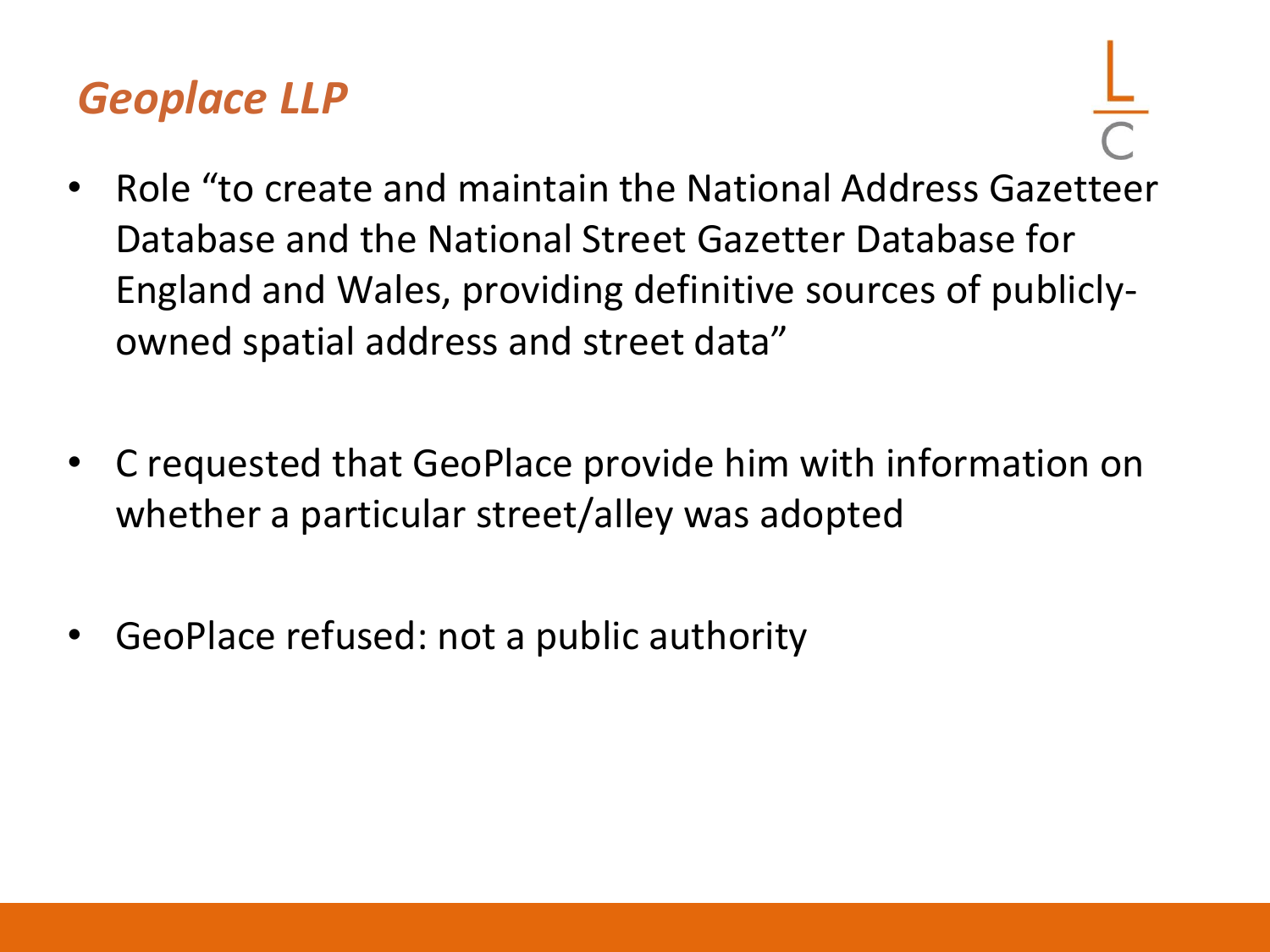#### *Geoplace LLP*

- ICO agreed
- Not a public authority under Article 2(2)(b):
	- No statutory / legislative obligation to maintain the information – cf obligation on a highways authority to make available a List of Streets (s.36(6) HA 1980)
	- No legislative power to compel local authorities to provide it with information
	- Not required to do anything by legislation that goes beyond what is usually required of businesses and limited liability partnership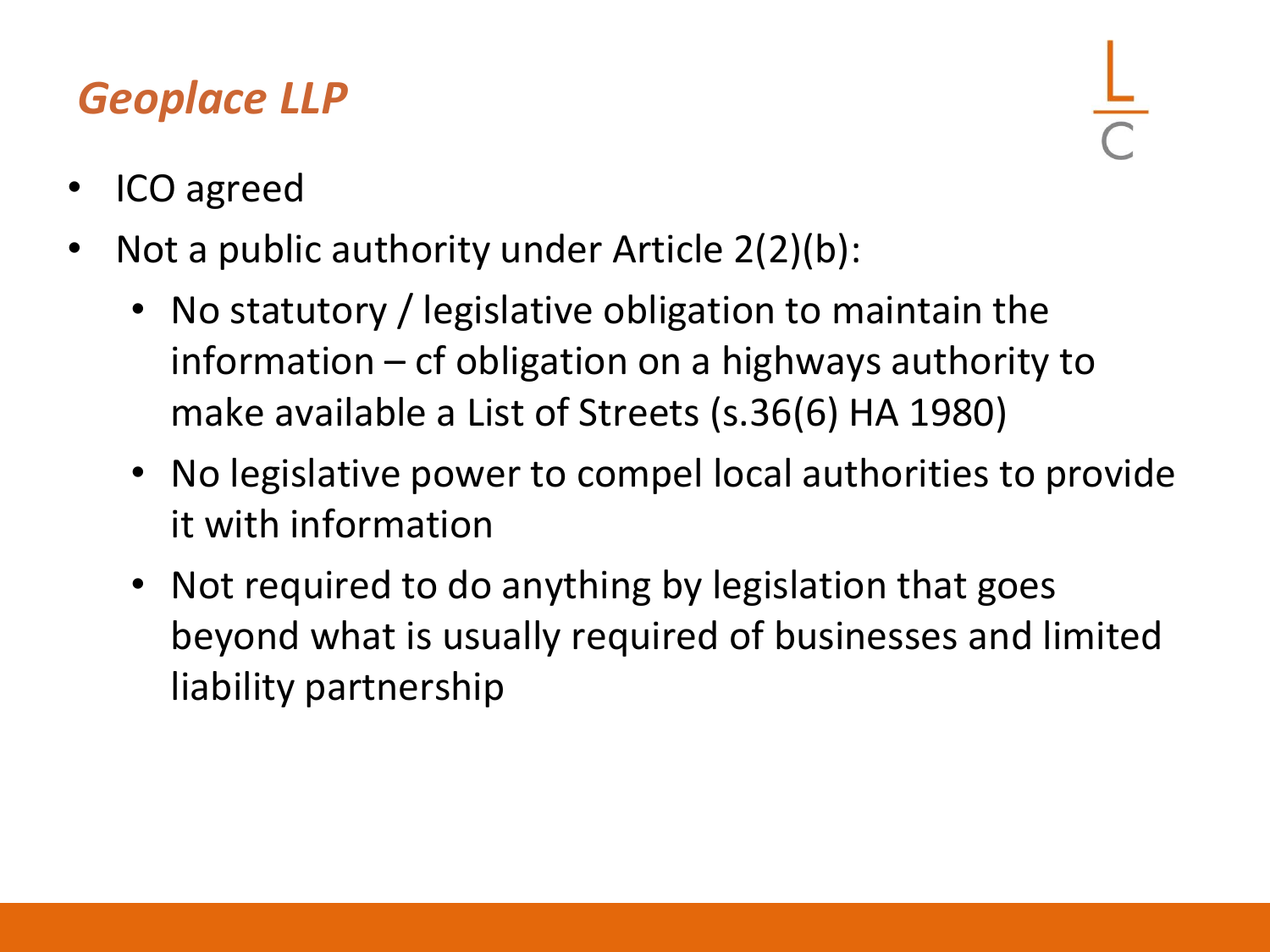#### *Geoplace LLP*

- Not a public authority under Article 2(2)(c) ("control"):
- Test set down by UT in *Fish Legal*
	- Test applies to manner in which functions are performed, not functions themselves
	- Body must operate in a non autonomous manner; and
	- Do so because a public authority is in a position to control it
- Not the case here
	- LLP jointly owned and controlled by Ordnance Survey and the Improvement and Development Agency for Local Government (trading as LGID)
	- LGID not a public authority
	- Did not receive any public funds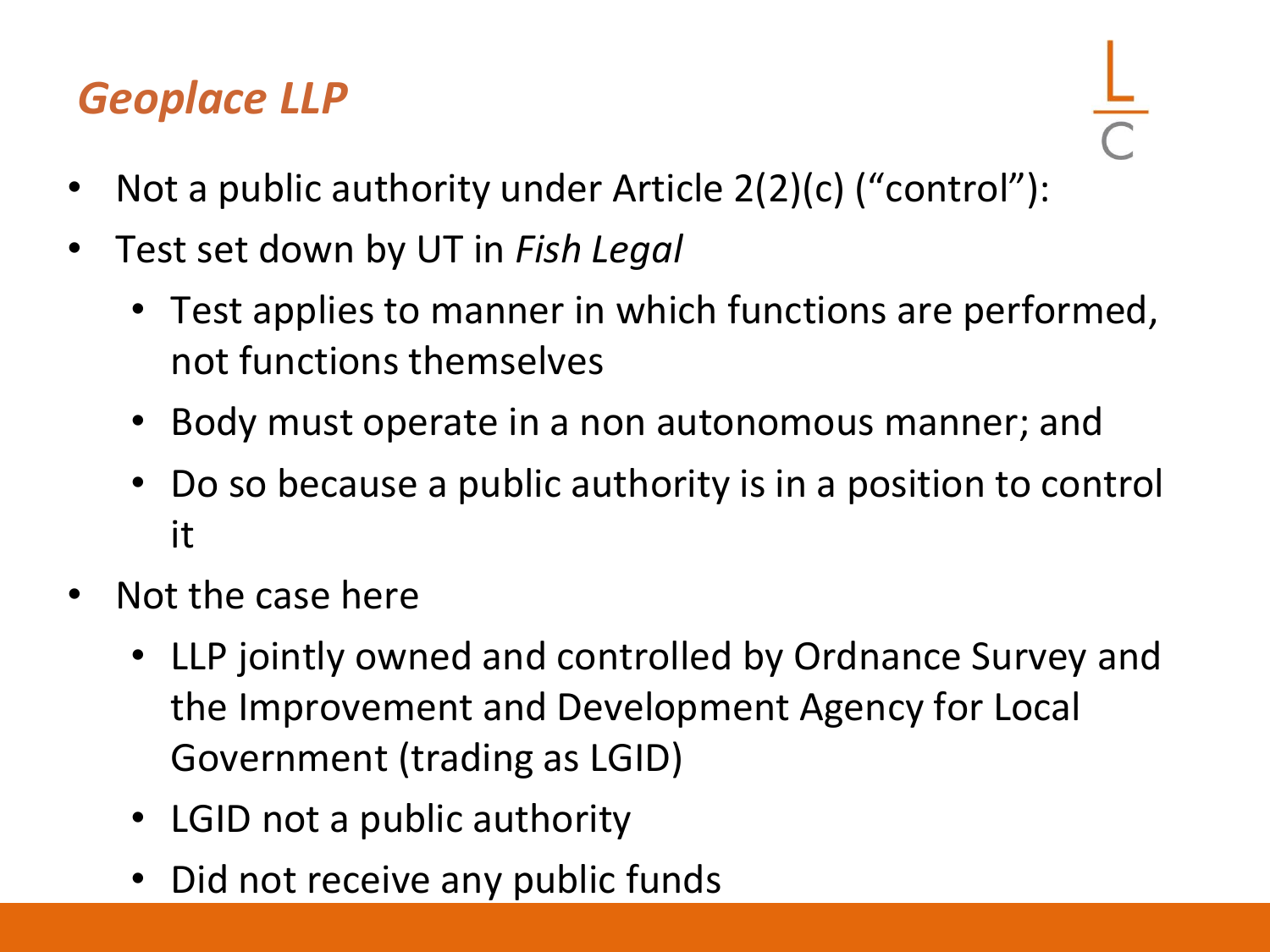*Special power – where does that leave us?*

- ICO Guidance (para 23)
	- Compulsory Purchase
	- Requiring access to and use of private property
	- Creating new laws and criminal sanctions
	- "Special levels of influence or advisory roles" *(HM Verderers of the New Forest)*
	- "Susceptibility to judicial review"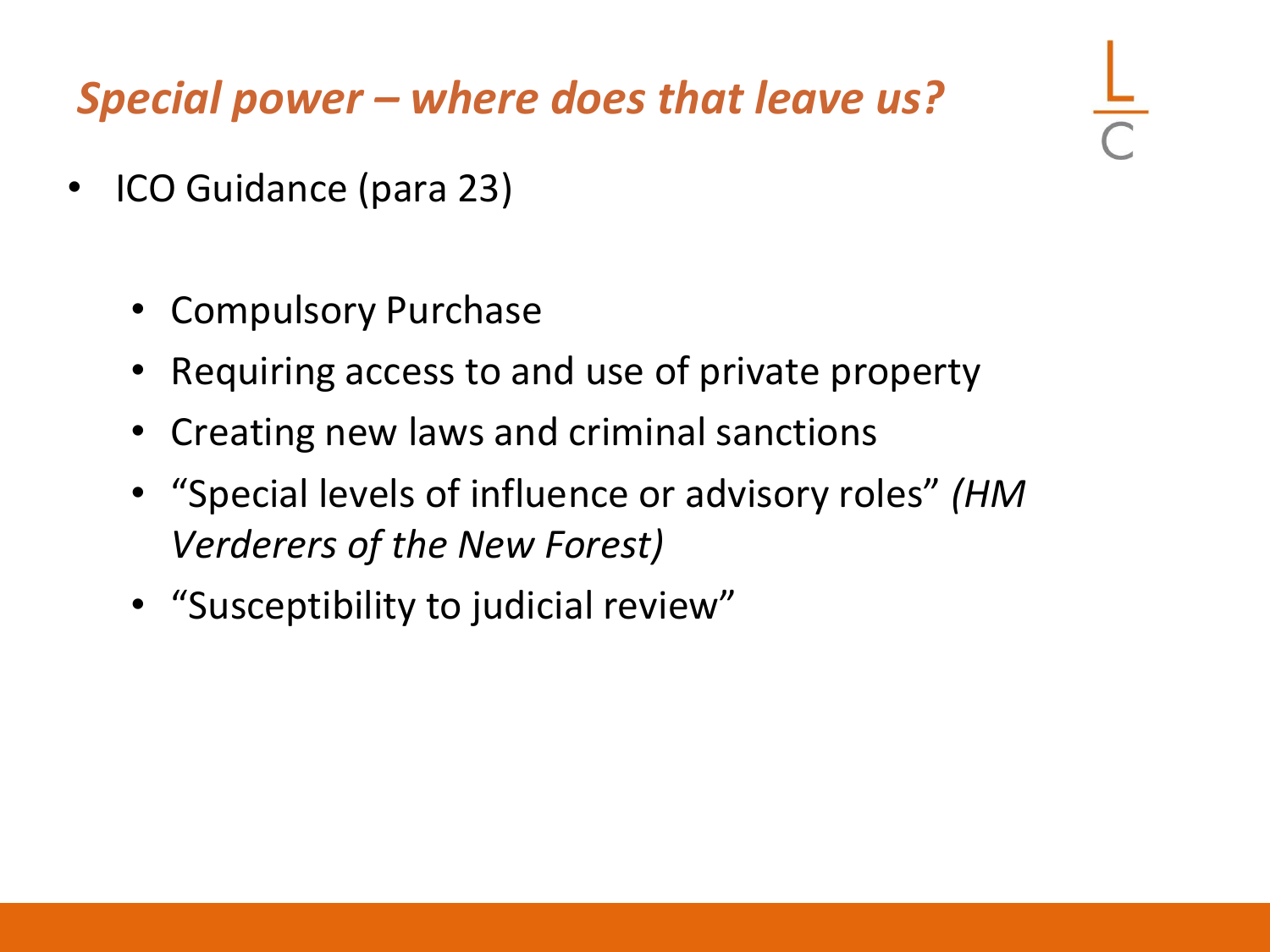#### *Special power – where does that leave us?*

- In addition:
	- Powers to close lands to public or restrict entry
	- Power to suspend rights of way
	- 'Unusual powers' relating to specific functions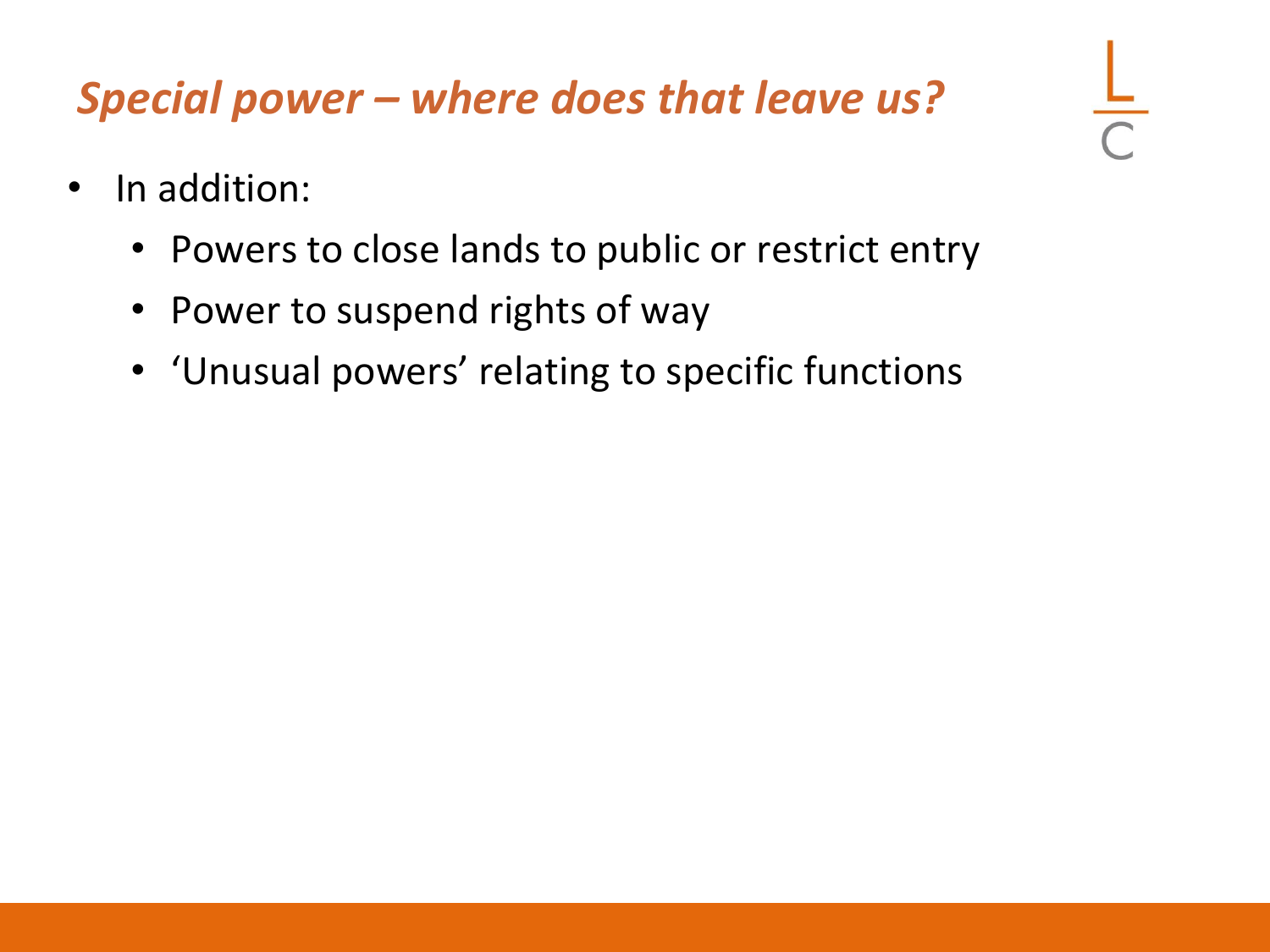#### *Who is a public authority? (1)*

- Water & sewerage companies (*Fish Legal)*
- Gas distributors and transporters *(Northern Gas)*
- Harbour/Port authorities *(AG for Prince of Wales; Great Yarmouth Port Authority)*
- Drainage Commissioners (see eg *Danvm Drainage Commissioners* FER0604321)
- Verderers of the New Forest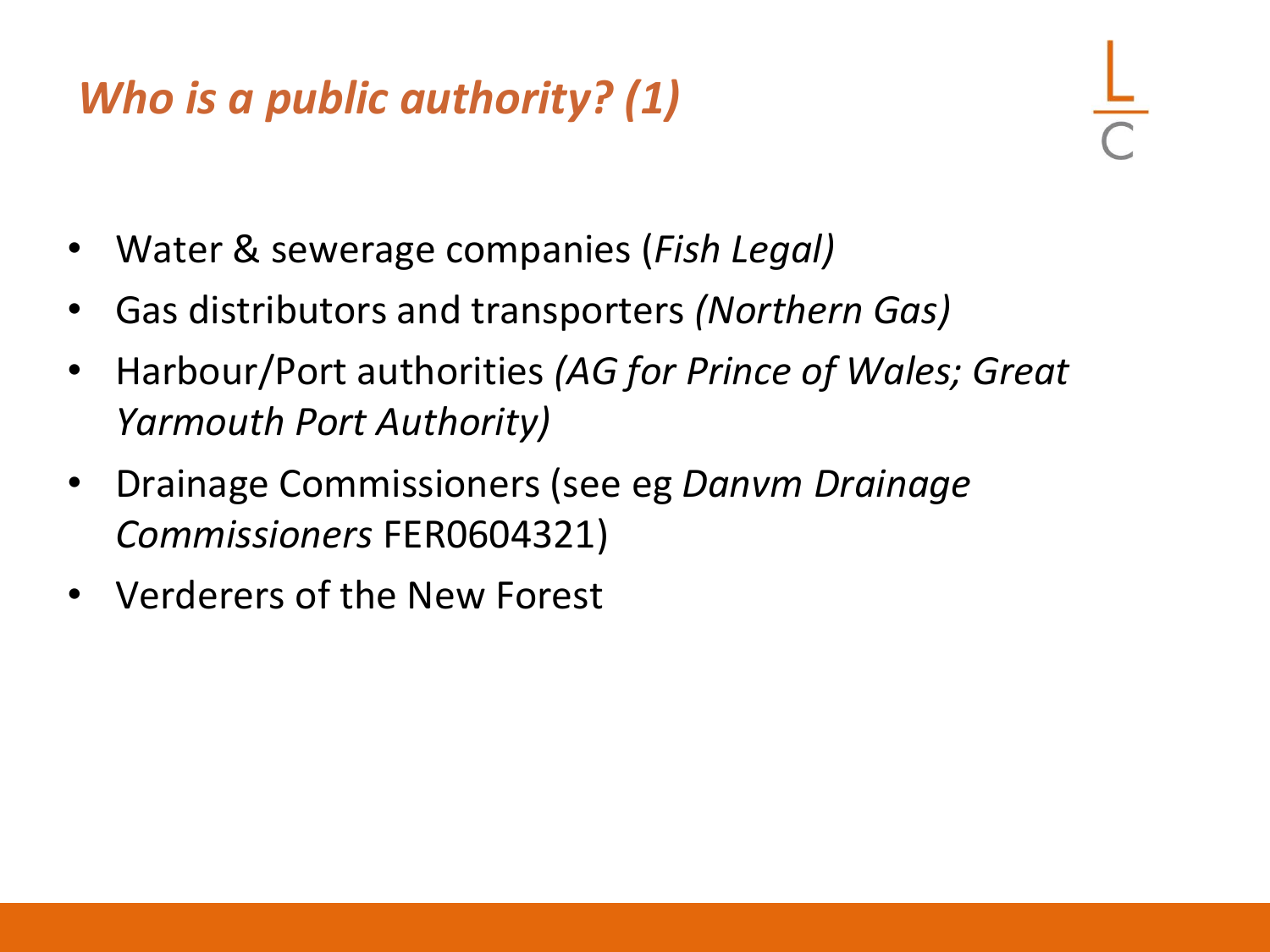#### *Who is a public authority? (2)*

- Highways England
- DVSA
- Forestry Commission
- Canal and River Trust
- Historic England
- Natural Resources Wales
- Lee Valley Regional Park
- Therfield Regulation Trust
- University of Cambridge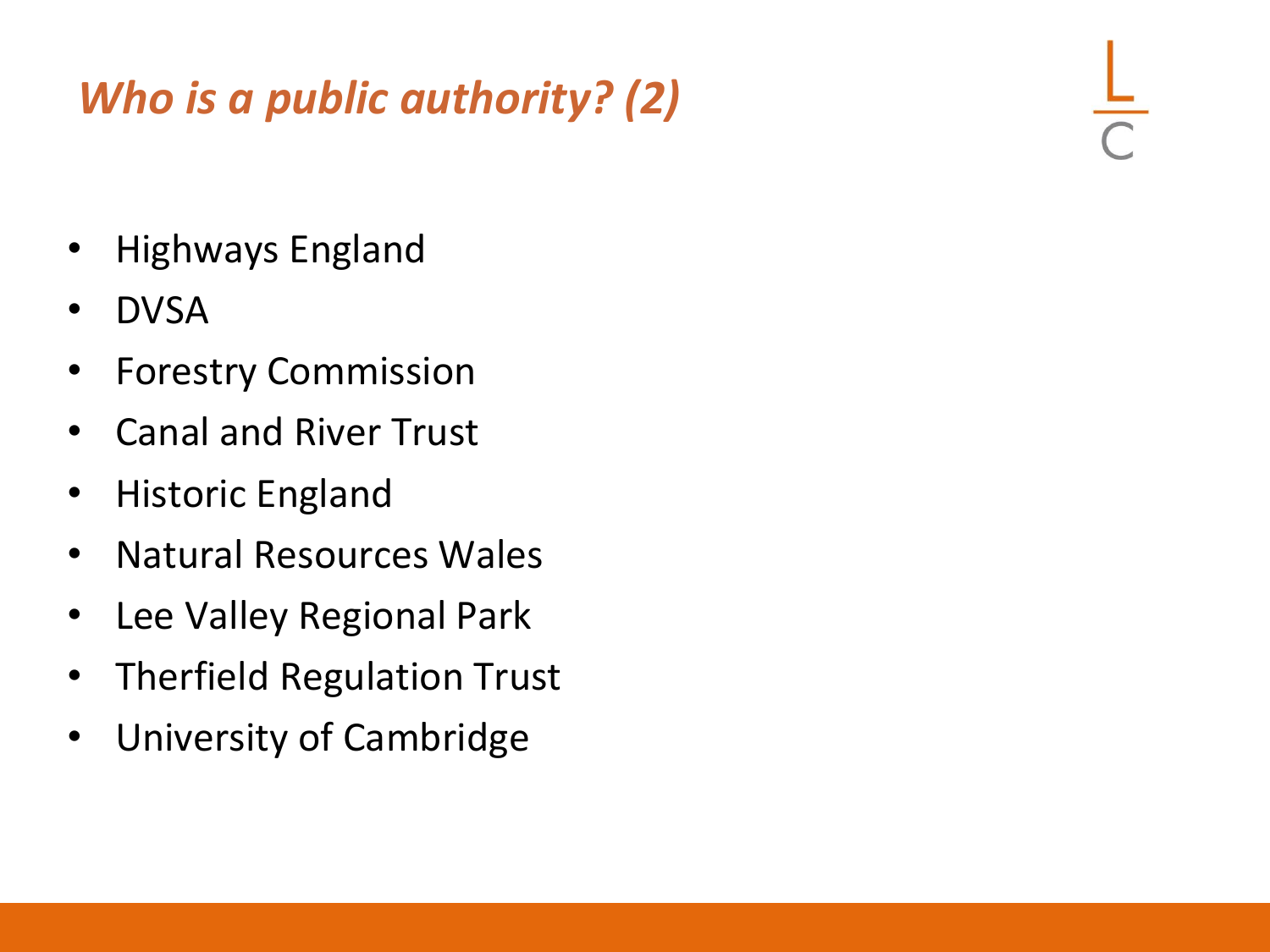#### *Who is a public authority? (3)*

- Caution! Fact information is held by an employee / member of a public authority does not mean that that information is held by the public authority
- *Holland v IC* [2016] UKUT 260 (AAC)
	- Question of fact in a given case
	- Information produced/received by individual in independent/personal capacity or by means connected with the authority?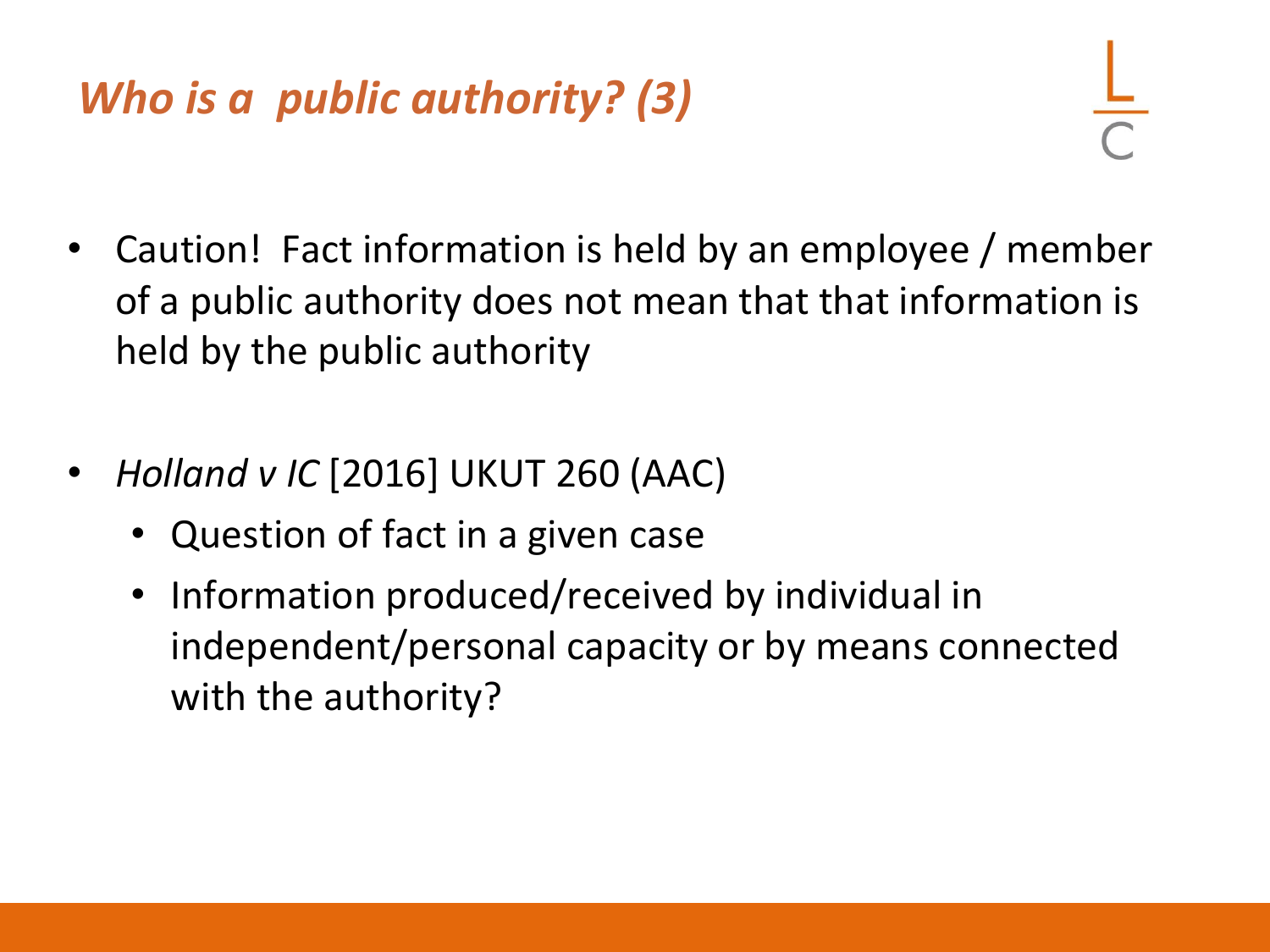#### *Who is a public authority?*

- Telecoms?
- Electricity companies?
- Airport operators?
- Railway operators?
- National Trust?
- Conservators of the River Cam?
- Garden committees of communal gardens?